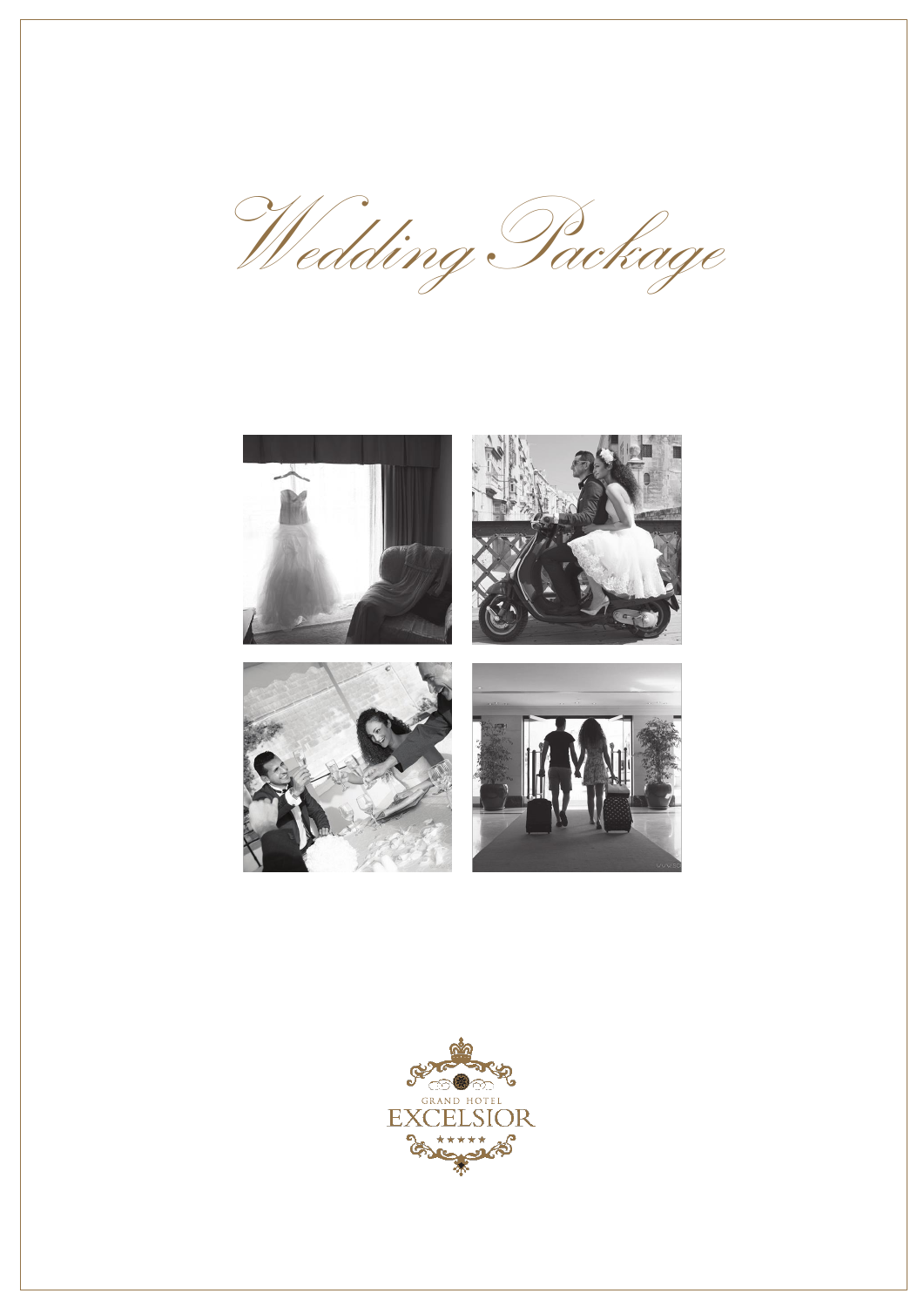Your Big dayturned Grand… Relax and let us take the strain

Bring us your vision and let us show you its realization. From intimate to

extravagant, traditional to unexpected, Malta's finest, Grand Hotel Excelsior, is at your service and dedicated to creating an unforgettable wedding experience that is uniquely yours.

Luxury weddings atThe Grand Hotel Excelsior set a new standard for once-in-a-lifetime occasions. From pampering hen weekend packages to adventure weekends for the boys and other ideas you may have only dreamed of, our professionals combine the finest elements with the most beautiful wedding venues to ensure an unforgettable experience.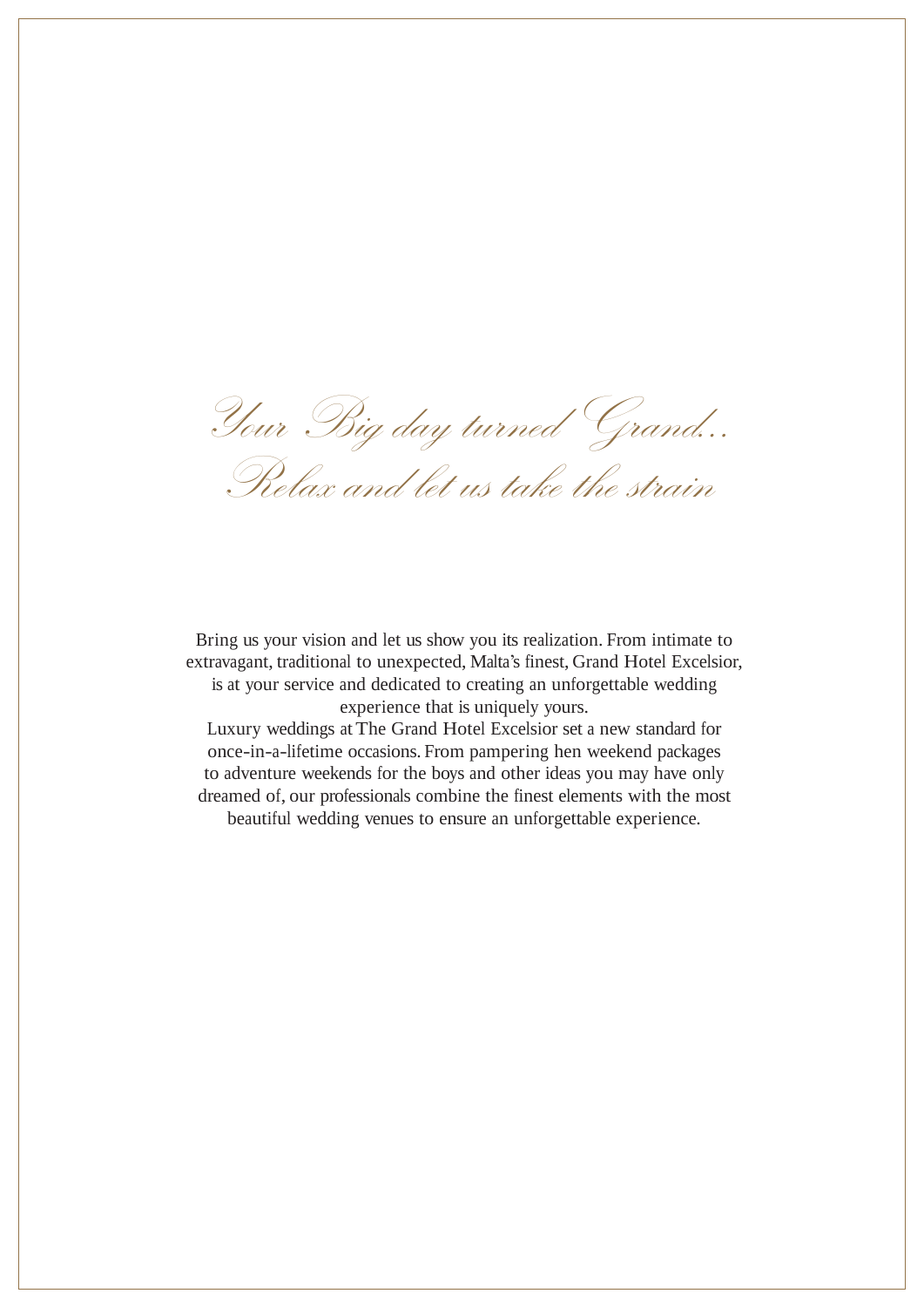## Contents

| <b>Reception Menus</b>          | $2 - 11$  |
|---------------------------------|-----------|
| Displays & Stations             | $12 - 15$ |
| <b>Reception Menu Enhancers</b> | 16        |
| Beverage list                   | 17        |
| Venue Hire & Fees               | 18        |
| Terms & Conditions              | $19 - 21$ |
| Contract                        | $22 - 23$ |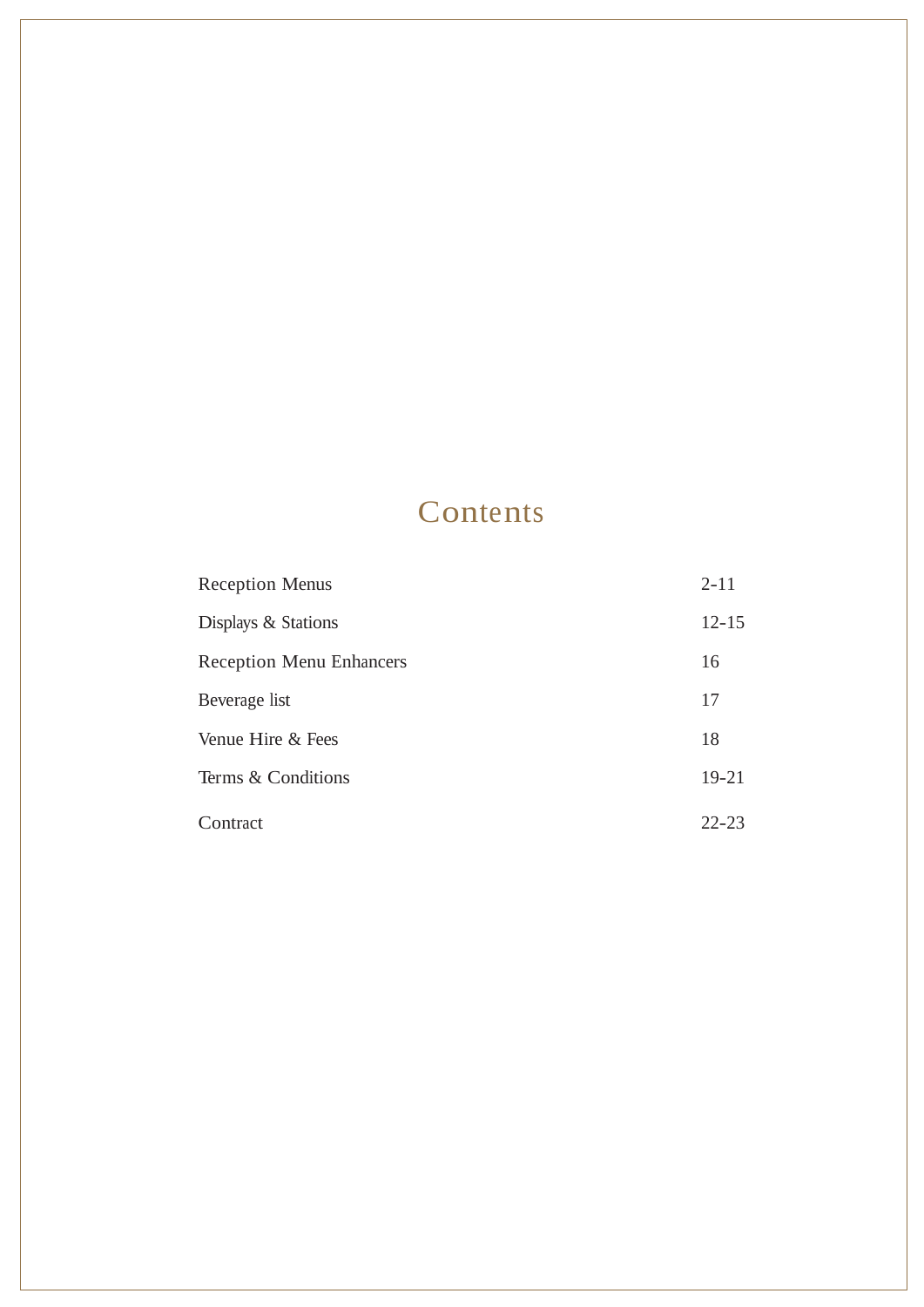## Grand Hotel Excelsior - Reception Menu A



#### **Selection of crostini**

Fire roasted tomatoes, chive mayo & parmesan shavings (v) Cured salmon & roasted beetroot finished with avocado & lime pudding Pork rillettes with spiced apple chutney

### **Delicacies**

Black olive & goat's cheese fried wrap (v) Spicy Moroccan hummus with crispy chorizo mini savoury cones Smoked duck breast & orange brioche Local ricotta & confit tomato cannoli with basil cream (v) Pistacchio crusted goat's cheese trufles (v) Homemade beef pastrami with piccalilli dressing Marinated green lip mussels with fresh tomato salsa

#### **Verrines**

Textures in cauliflower (v) Lamb terrine with quinoa salad & mild Harissa dressing

#### **Miniature forked terrines**

Grouper and shrimp roulade wrapped in octopus carpaccio Chicken liver parfait wrapped in Parma ham

Hot Canapés

### **Fish delicacies**

Baked black olive & anchovy roulade Prawn & chive mini quiches Sauté calamari with lemongrass & cilantro Pan seared seafood sausage with tarragon cream sauce Creole crab cake served with tartar sauce Spicy mussel & potato cream pot

### **Meat lovers**

Chicken & chorizo brochettes Mini veal saltimbocca with prosciutto & sage Pulled pork & Manchego cheese Croque monsieur Braised beef croquette Spanish tortilla with homemade chorizo Sage & lemon mini meat balls Mini shepherd's pie

#### **Veggies**

Polenta with mushroom & leek fricassee (v) Sweet potato & gruyere arancina (v) Courgette & feta cheese cake with dill Raita (v)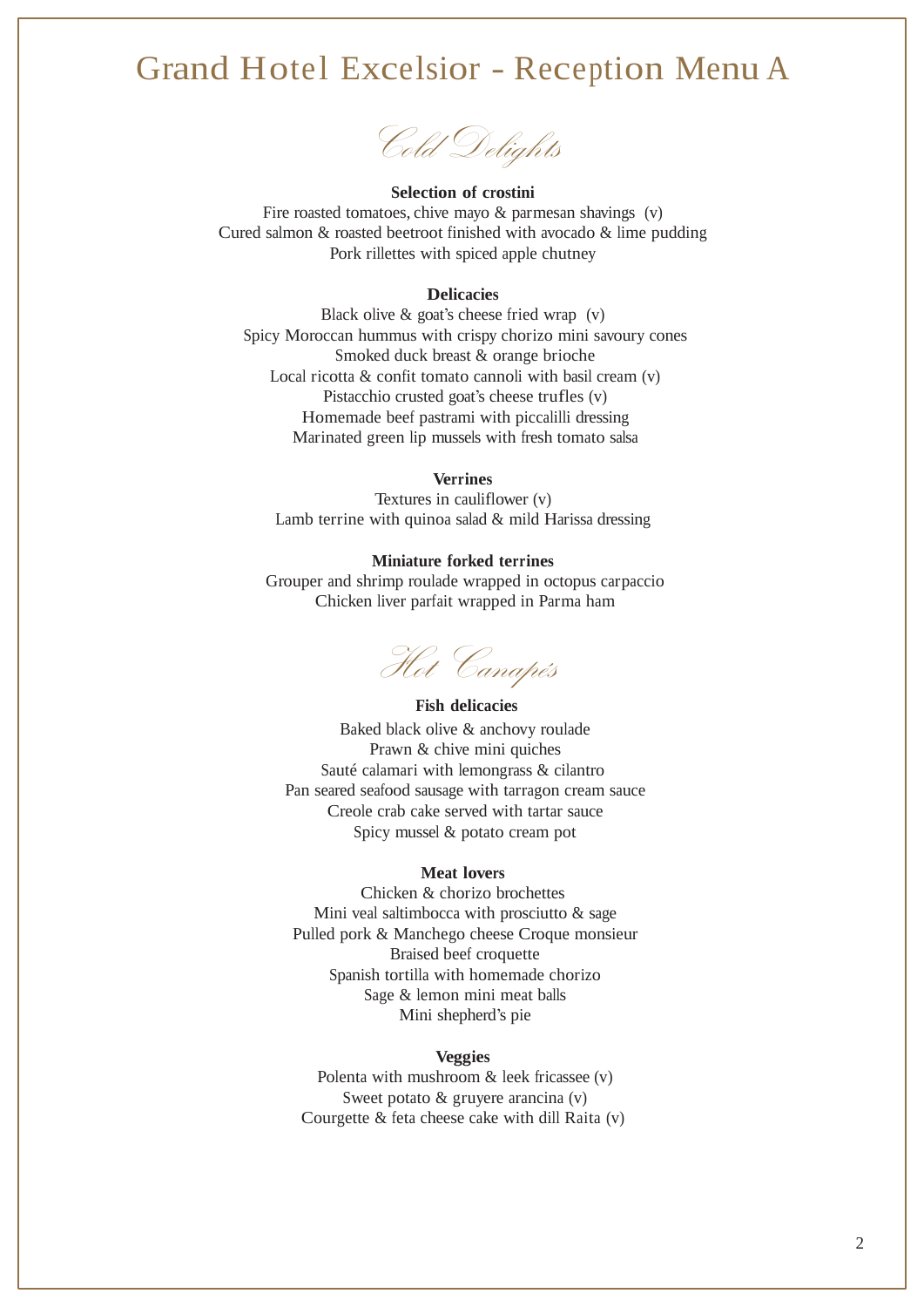## Grand Hotel Excelsior - Reception Menu A

Sweet Temptations

Selection of 6 miniature pastries 2 types of dessert coupes Selection of 5 ice-creams and sorbets

Since we use only fresh ingredients, some items may be unavailable.

## **€40.50 per person Minimum order for 100 persons**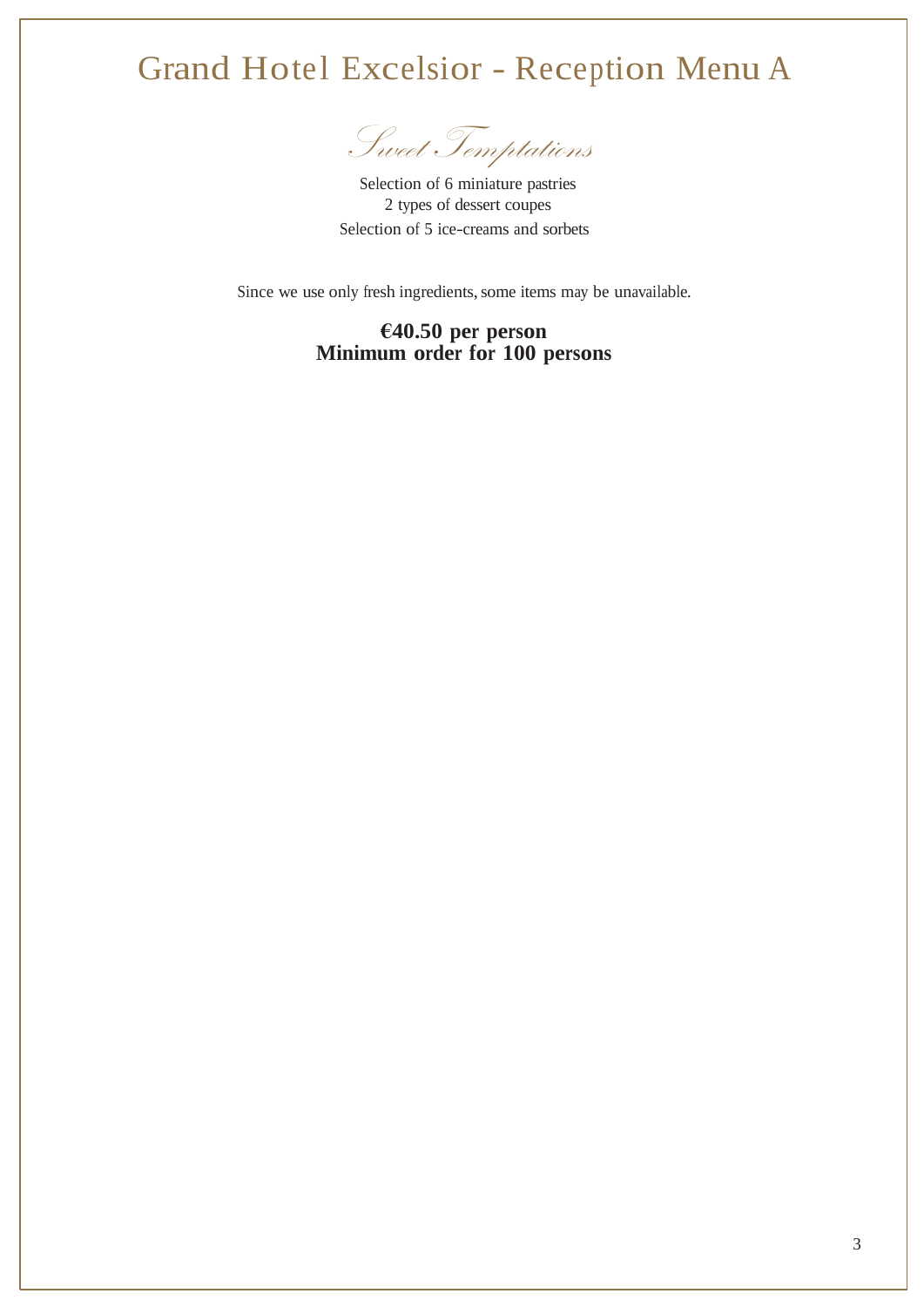## Grand Hotel Excelsior - Reception Menu B

Cold Delights

#### **Selection of crostini**

Marinated shrimp with lemon and chive mayo Peppered goat's cheese and tomato with herb emulsion (v) Sliced Parma ham, marinated artichokes & caramelized onions

#### **Delicacies**

Tartar of tuna with soy syrup marinade tartlets Marinated feta & pickled cucumber skewer (v) Anchovy and green olive roulade with pickled grape Marinated prawn with pickled ginger and crab meat Mini wrap of roast beef and horseradish Moroccan hummus with crispy chorizo mini cone Mozzarella bocconcini and cherry tomato skewers (v)

#### **Verrines**

Aromatic duck and crispy salad finished with smoked orange dressing Mini Waldorf salad (v)

### **Miniature forked terrines**

Grouper and shrimp roulade wrapped in octopus carpaccio Chicken, fruit and nut wrapped in chorizo

Hot Canapés

#### **Seafood delicacies**

Mini salmon tempura with sweet pepper rouille Creole mini seafood bakes with lemongrass and chili Mini squid arancina with panko Tuna & pumpkin pies Sauté prawn and chorizo fricassee

#### **Meat lovers**

Pork meatballs with almond cream sauce Saffron chicken skewers with sweet tomato jam Braised beef terrine with smoked parsnip puree Pan seared veal and gorgonzola medallions Homemade spring rolls with confit of duck and sauté vegetables Mini lamb koftas with Israeli cous cous

### **Veggies**

Ricotta and parsley puffs (v) Broad bean & feta quiche (v) Cauliflower samosas with coriander chutney (v) Wild mushroom beignet (v) Roasted sweet corn croquette (v)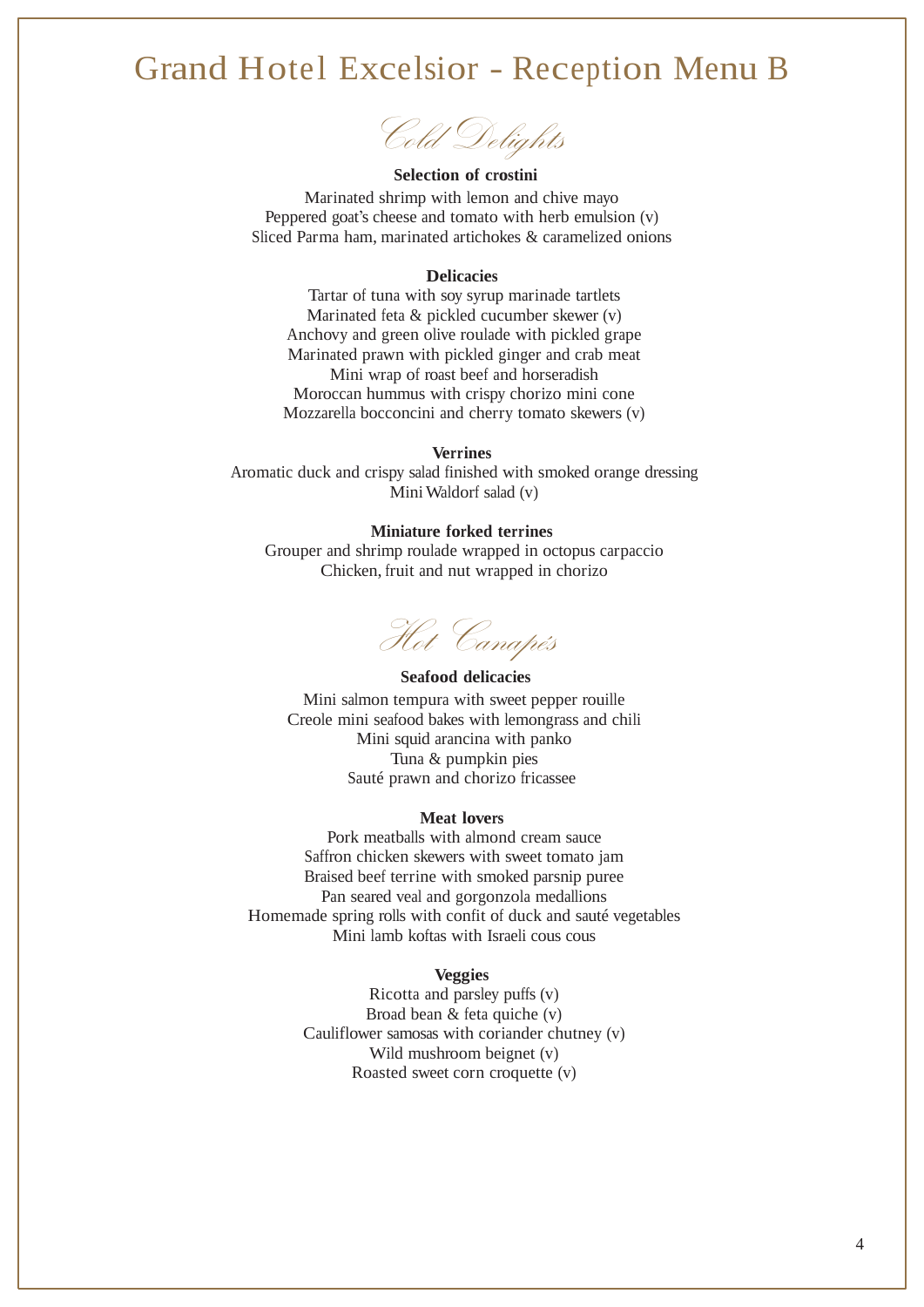## Grand Hotel Excelsior - Reception Menu B

Sweet Temptations

Selection of 6 miniature pastries 2 types of dessert coupes Selection of 5 ice-creams and sorbets

Since we use only fresh ingredients, some items may be unavailable.

## **€40.50 per person Minimum order for 100 persons**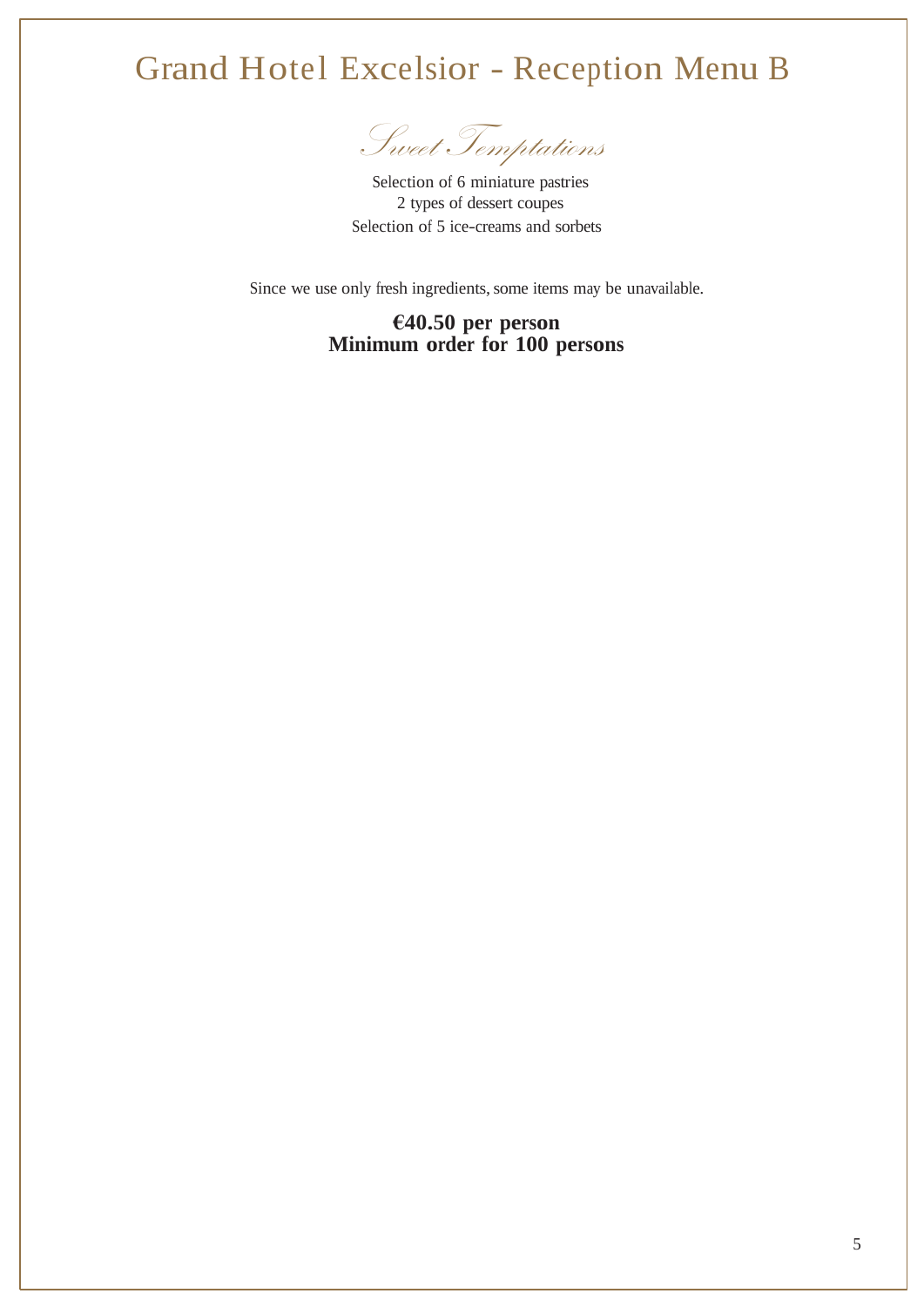## Grand Hotel Excelsior - Reception Menu C

Cold Delights

#### **Selection of crostini**

Fire roasted tomatoes, chive mayo  $\&$  parmesan shavings  $(v)$ Cured salmon & roasted beetroot finished with avocado & lime pudding Pork rillettes with spiced apple chutney

### **Delicacies**

Black olive  $\&$  goat's cheese fried wrap  $(v)$ Spicy Moroccan hummus with crispy chorizo mini savory cones Smoked duck breast & orange brioche Local ricotta  $\&$  confit tomato cannoli with basil cream  $(v)$ Pistachio crusted goat's cheese trufles (v)

### **Verrines**

Textures in cauliflower (v) Lamb terrine with quinoa salad & mild Harissa dressing

### **Miniature forked terrines**

Grouper and shrimp roulade wrapped in octopus carpaccio Chicken liver parfait wrapped in Parma ham

Hot Canapés

#### **Fish delicacies**

Baked black olive & anchovy roulade Prawn & chive mini quiches Sauté calamari with lemongrass & cilantro Creole crab cake served with tartar sauce Spicy mussel & potato cream pot

### **Meat lovers**

Chicken & chorizo brochettes Mini veal saltimbocca with prosciutto & sage Braised beef croquette Spanish tortilla with homemade chorizo Sage & lemon mini meat balls Mini shepherd's pie

## **Veggies**

Sweet potato & gruyere arancina (v) Courgette & feta cheese cake with dill Raita (v)

Sweet Temptations

Selection of 6 miniature pastries 4 types of dessert coupes Selection of 5 ice-creams and sorbets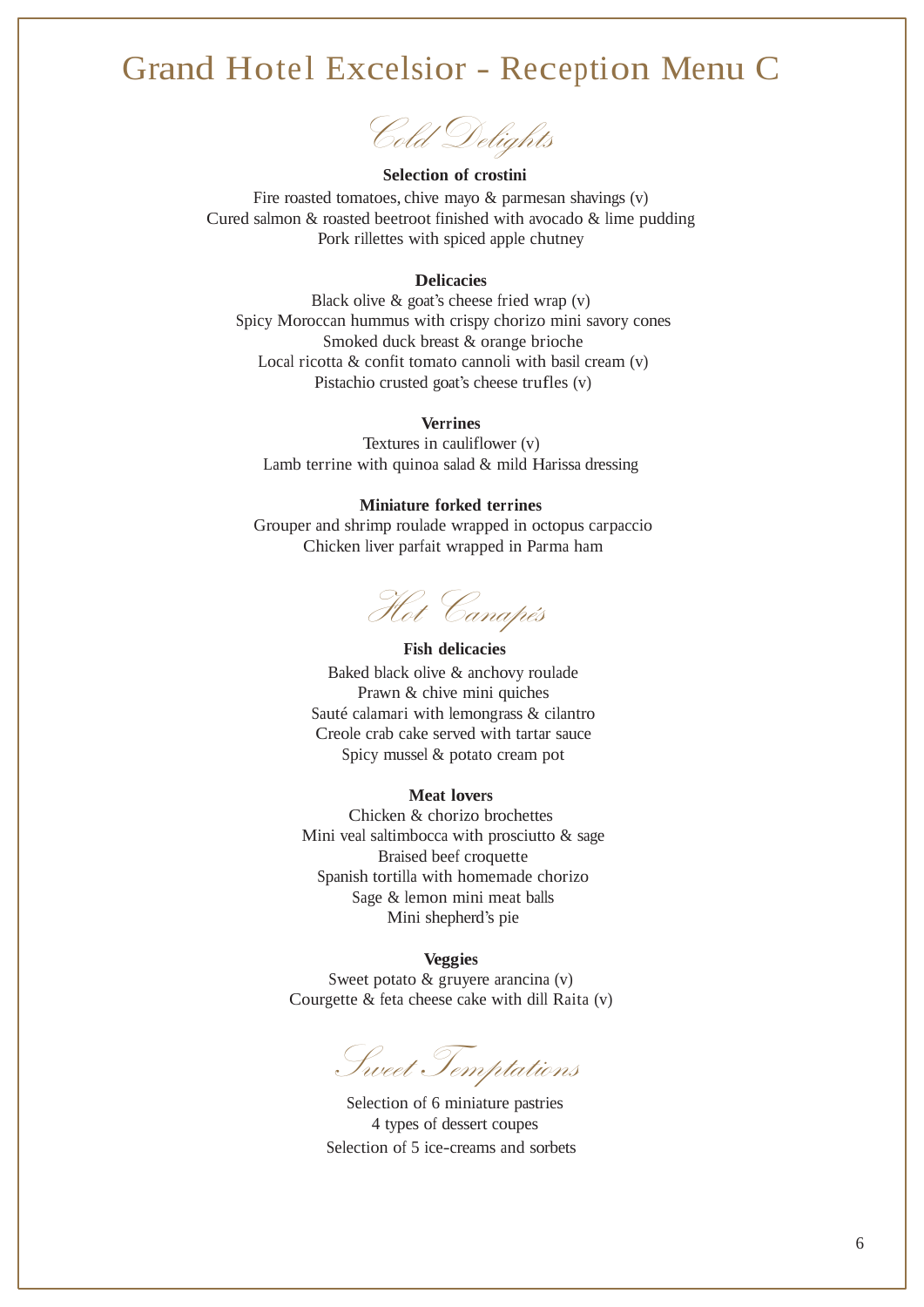## Grand Hotel Excelsior - Reception Menu C

*Choice of 1 specialty buffet station from the selection below:*

### **Paella Valenciana**

Traditional Spanish rice dish presented in our giant cast iron pans prepared with fine Mediterranean ingredients, fresh from the land and sea, enhanced with aromatic herbs and spices, and cooked to perfection by our chefs.

### **Indian Curry Station** Beef Rhahra Chicken Chatinad Plain Jasmine Rice Mint Raita & Fruit Chutney Poppadoms

### **Pasta Station**

*A choice of 3 pasta dishes from the selection below:*

Baked ricotta  $\&$  spinach cannelloni topped with fresh tomato sauce  $(v)$ Potato gnocchi with spinach & walnuts in gorgonzola cream sauce (v) Tortilgioni meat ragout Spirali mixed sea food, chilli & fresh herbs Garganelle pork belly & zucchini with light cream sauce Penne Maltese sausage with chunky tomato ragout Rigatoni prawns, spinach & curry cream sauce

> **The BBQ Grills** Selection of 3 mini homemade sausages: Lamb merges Pork sausages Spicy chicken

Since we use only fresh ingredients, some items may be unavailable.

## **€46.50 per person Minimum order for 100 persons**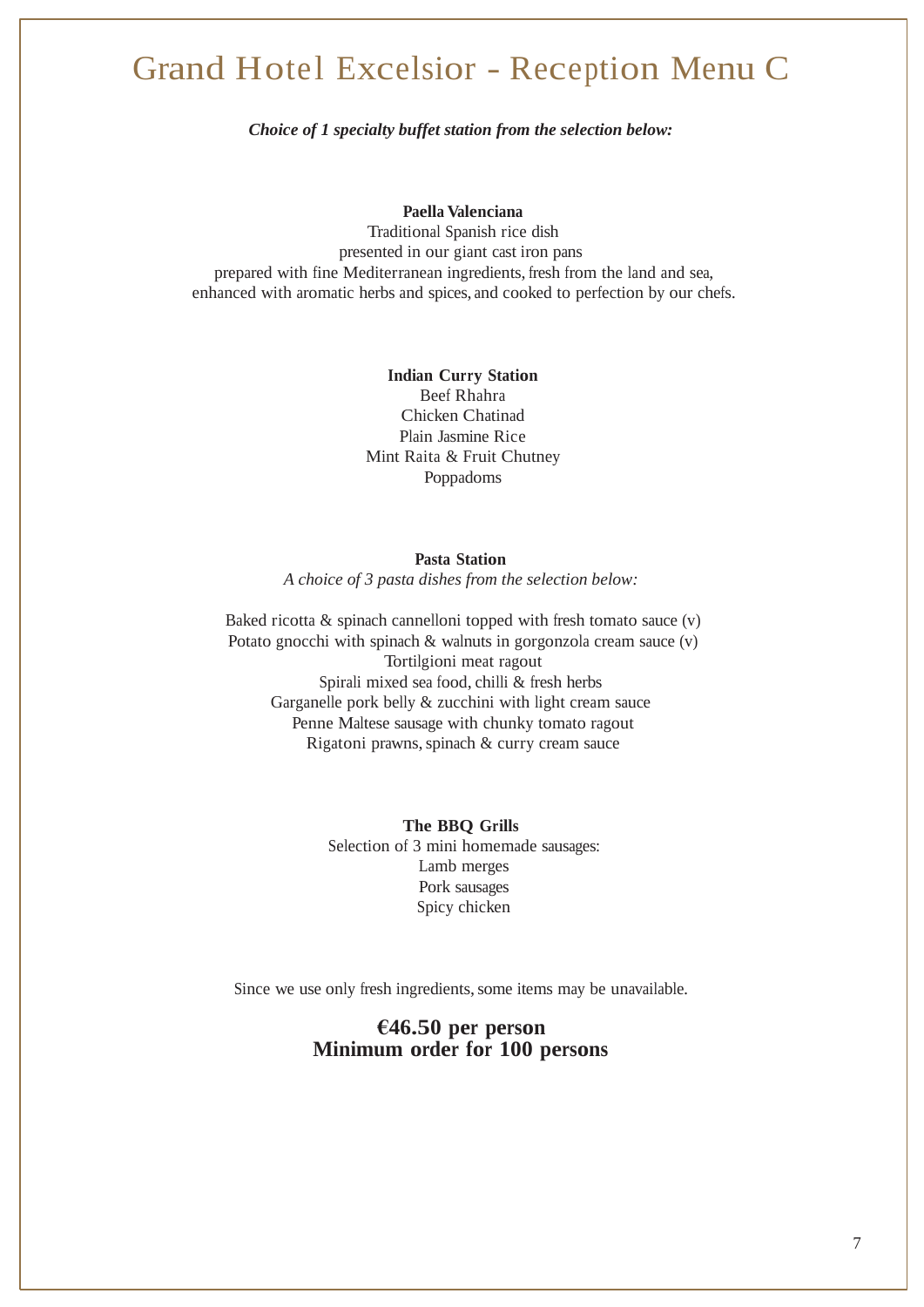## Grand Hotel Excelsior - Reception Menu D

Cold Delights

## **Selection of crostini** Marinated shrimp with lemon and chive mayo

Peppered goat's cheese and tomato with herb emulsion (v) Sliced Parma ham, marinated artichokes & caramelized onions

### **Delicacies**

Marinated feta & pickled cucumber skewer (v) Anchovy and green olive roulade with pickled grape Marinated prawn with pickled ginger and crab meat Moroccan hummus with crispy chorizo mini cone Mozzarella bocconcini and cherry tomato skewers (v)

### **Verrines**

Aromatic duck and crispy salad finished with smoked orange dressing Mini Waldorf salad (v)

### **Miniature forked terrines**

Grouper and shrimp roulade wrapped in octopus Carpaccio Chicken, fruit and nut wrapped in chorizo

Hot Canapés

#### **Seafood delicacies**

Mini salmon tempura with sweet pepper rouille Creole mini seafood bakes with lemongrass and chili Mini squid arancina with panko Tuna & pumpkin pies Sauté prawn and chorizo fricassee

#### **Meat lovers**

Pork meatballs with almond cream sauce Saffron chicken skewers with sweet tomato jam Braised beef terrine with smoked parsnip puree Pan seared veal and gorgonzola medallions Homemade spring rolls with confit of duck and sauté vegetables Mini lamb koftas with Israeli cous cous

> **Veggies** Cauliflower samosas with coriander chutney (v) Wild mushroom beignet (v)

Sweet Temptations

Selection of 6 miniature pastries 2 types of dessert coupes Selection of 5 ice-creams and sorbets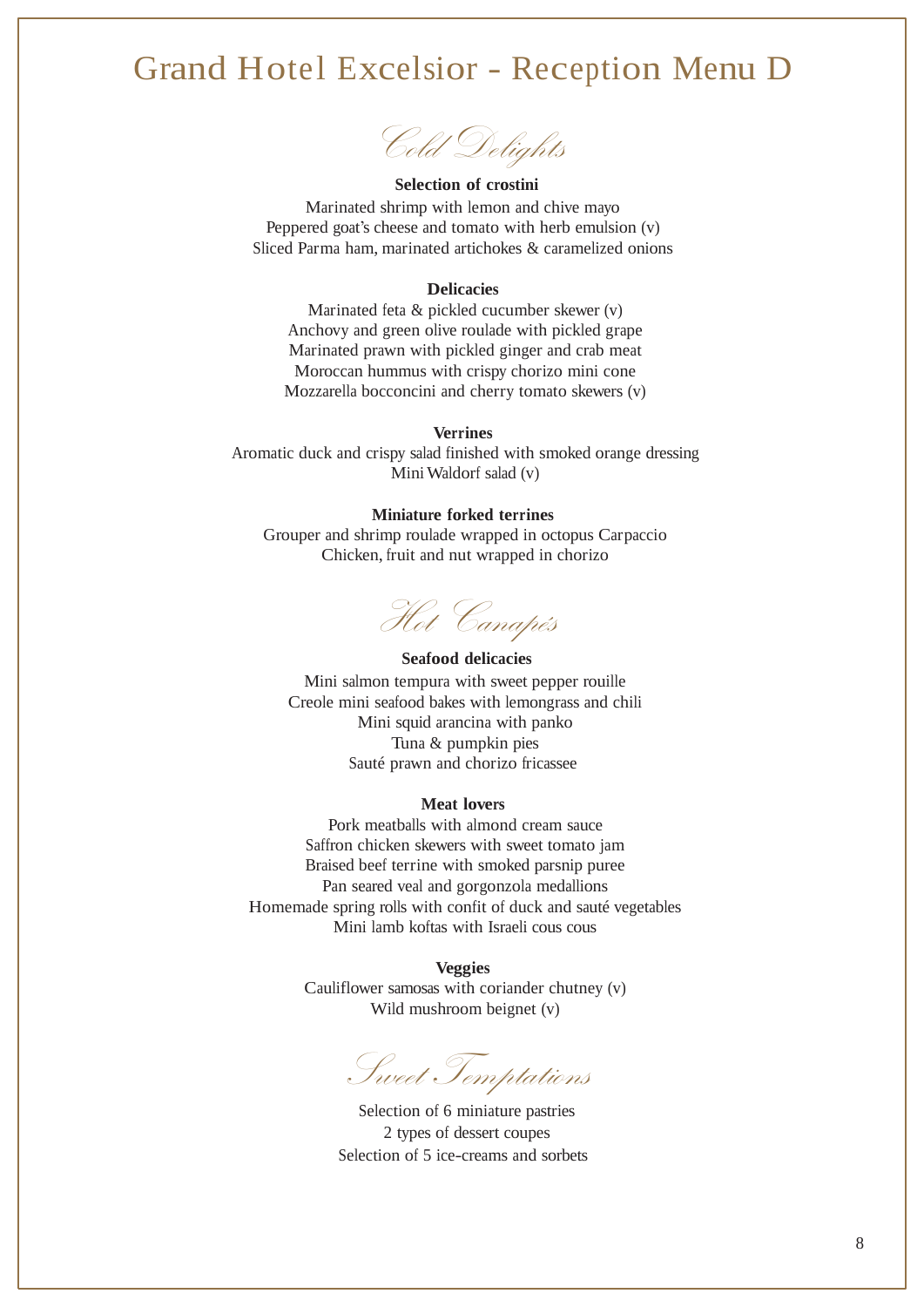## Grand Hotel Excelsior - Reception Menu D

*Choice of 1 specialty buffet station from the selection below:*

### **Paella Valenciana**

Traditional Spanish rice dish presented in our giant cast iron pans prepared with fine Mediterranean ingredients, fresh from the land and sea, enhanced with aromatic herbs and spices, and cooked to perfection by our chefs.

### **Indian Curry Station** Beef Rhahra Chicken Chatinad Plain Jasmine Rice Mint Raita & Fruit Chutney Poppadoms

#### **Pasta Station**

*A choice of 3 pasta dishes from the selection below:*

Baked ricotta  $\&$  spinach cannelloni topped with fresh tomato sauce  $(v)$ Potato gnocchi with spinach & walnuts in gorgonzola cream sauce (v) Tortilgioni meat ragout Spirali mixed sea food, chilli & fresh herbs Garganelle pork belly & zucchini with light cream sauce Penne Maltese sausage with chunky tomato ragout Rigatoni prawns, spinach & curry cream sauce

> **The BBQ Grills** Selection of 3 mini homemade sausages: Lamb merges Pork sausages Spicy chicken

Since we use only fresh ingredients, some items may be unavailable.

## **€46.50 per person Minimum order for 100 persons**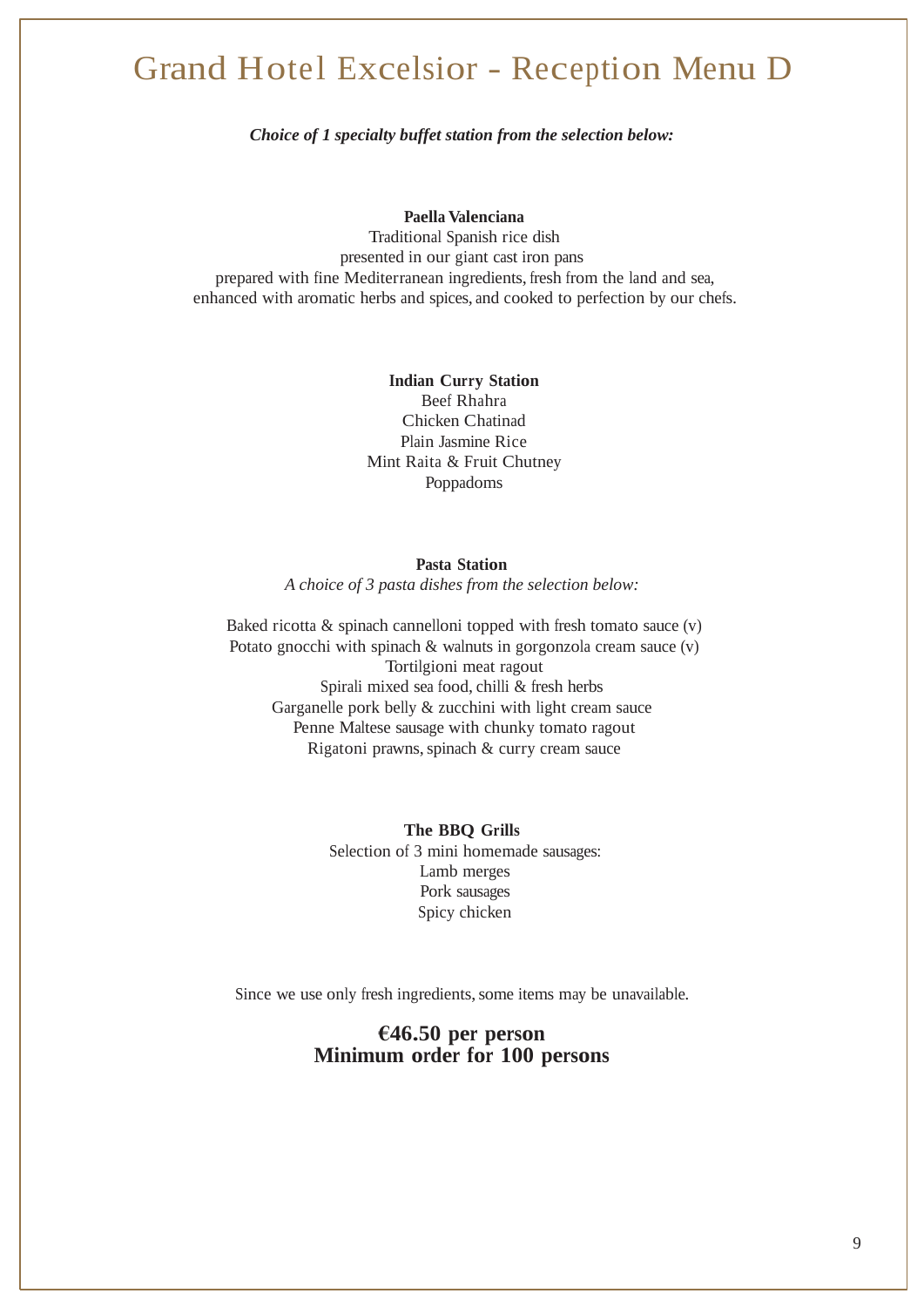## Grand Hotel Excelsior - Reception Menu E

Cold Delights

**Selection of crostini** Marinated shrimp with lemon and chive mayo Peppered goat's cheese and tomato with herb emulsion (v) Sliced Parma ham, marinated artichokes & caramelized onions

### **Delicacies**

Tartar of tuna with soy syrup marinade tartlets Anchovy and green olive roulade with pickled grape Mini wrap of roast beef and horseradish Moroccan hummus with crispy chorizo mini cone Mozzarella bocconcini and cherry tomato skewers (v) Roquefort pate with candied walnuts choux buns (v)

### **Miniature forked terrines**

Grouper and shrimp roulade wrapped in octopus carpaccio Chicken, fruit and nut wrapped in chorizo

Hot Canapés

### **Seafood delicacies**

Mini salmon tempura with sweet pepper rouille Mini squid arancina with panko Tuna & pumpkin pies Sauté prawn and chorizo fricassee

#### **Meat lovers**

Saffron chicken skewers with sweet tomato jam Braised beef terrine with smoked parsnip puree Pan seared veal and gorgonzola medallions Homemade spring rolls with confit of duck and sauté vegetables Mini lamb koftas with Israeli cous cous

### **Veggies**

Ricotta and parsley puffs (v) Broad bean & feta quiche (v) Cauliflower samosas with coriander chutney (v)

Sweet Temptations

Selection of 6 miniature pastries 4 types of dessert coupes Selection of 5 ice-creams and sorbets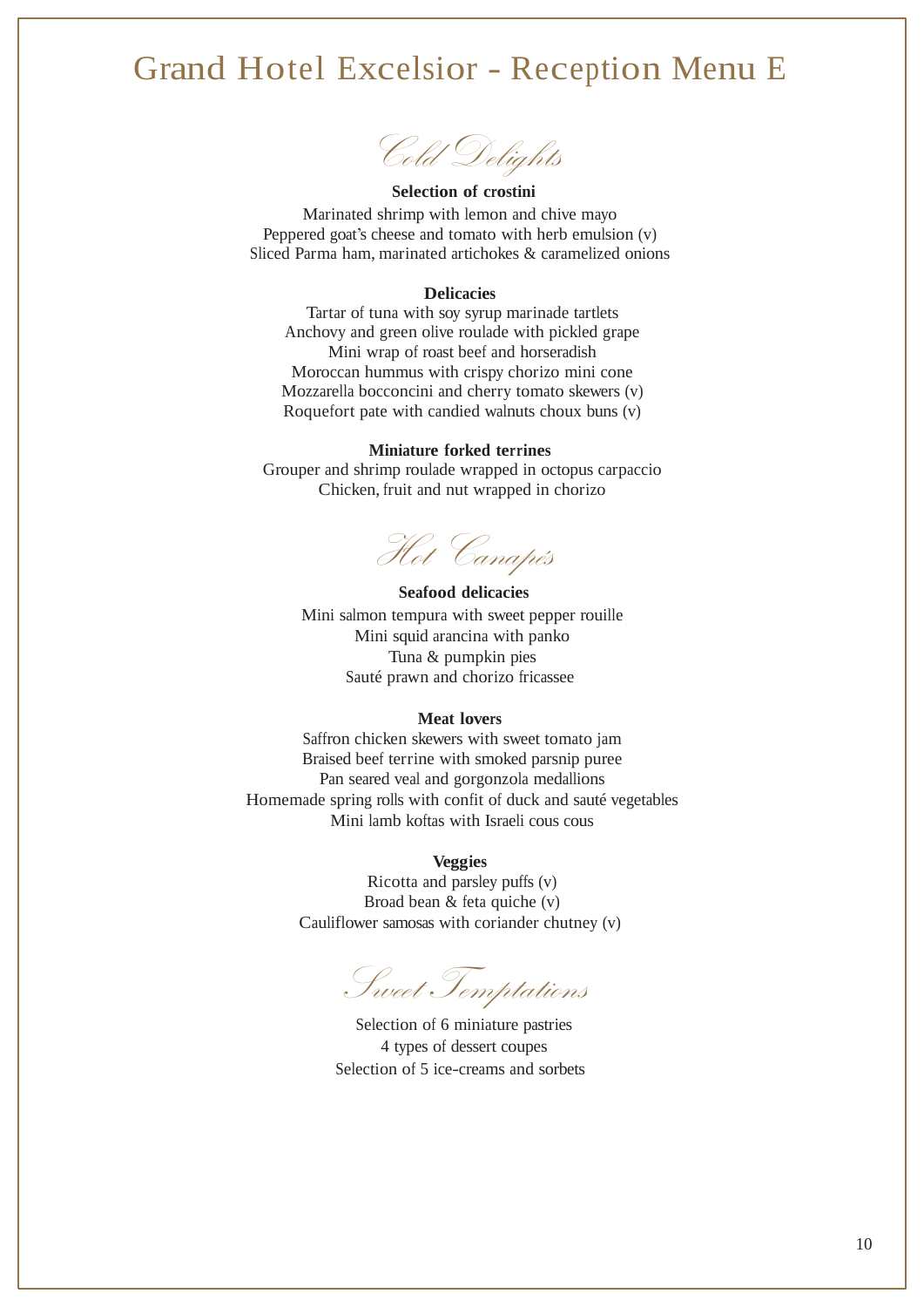## Grand Hotel Excelsior - Reception Menu E

*Choice of 2 specialty buffet stations from the selection below:*

**Paella Valenciana**

Traditional Spanish rice dish presented in our giant cast iron pans prepared with fine Mediterranean ingredients, fresh from the land and sea, enhanced with Aromatic herbs and spices, and cooked to perfection by our chefs.

## **Indian Curry Station**

Beef Rhahra Chicken Chatinad Plain Jasmine Rice Mint Raita & Fruit Chutney Poppadoms

### **Pasta Station**

*A choice of 3 pasta dishes from the selection below:*

Baked ricotta  $\&$  spinach cannelloni topped with fresh tomato sauce  $(v)$ Potato gnocchi with spinach & walnuts in gorgonzola cream sauce (v) Tortilgioni meat ragout Spirali mixed sea food, chilli & fresh herbs Garganelle pork belly  $&$  zucchini with light cream sauce Penne Maltese sausage with chunky tomato ragout Rigatoni prawns, spinach & curry cream sauce

> **The BBQ Grills** Selection of 3 mini homemade sausages: Lamb merges Pork sausages Spicy chicken

Since we use only fresh ingredients, some items may be unavailable.

## **€51.50 per person Minimum order for 100 persons**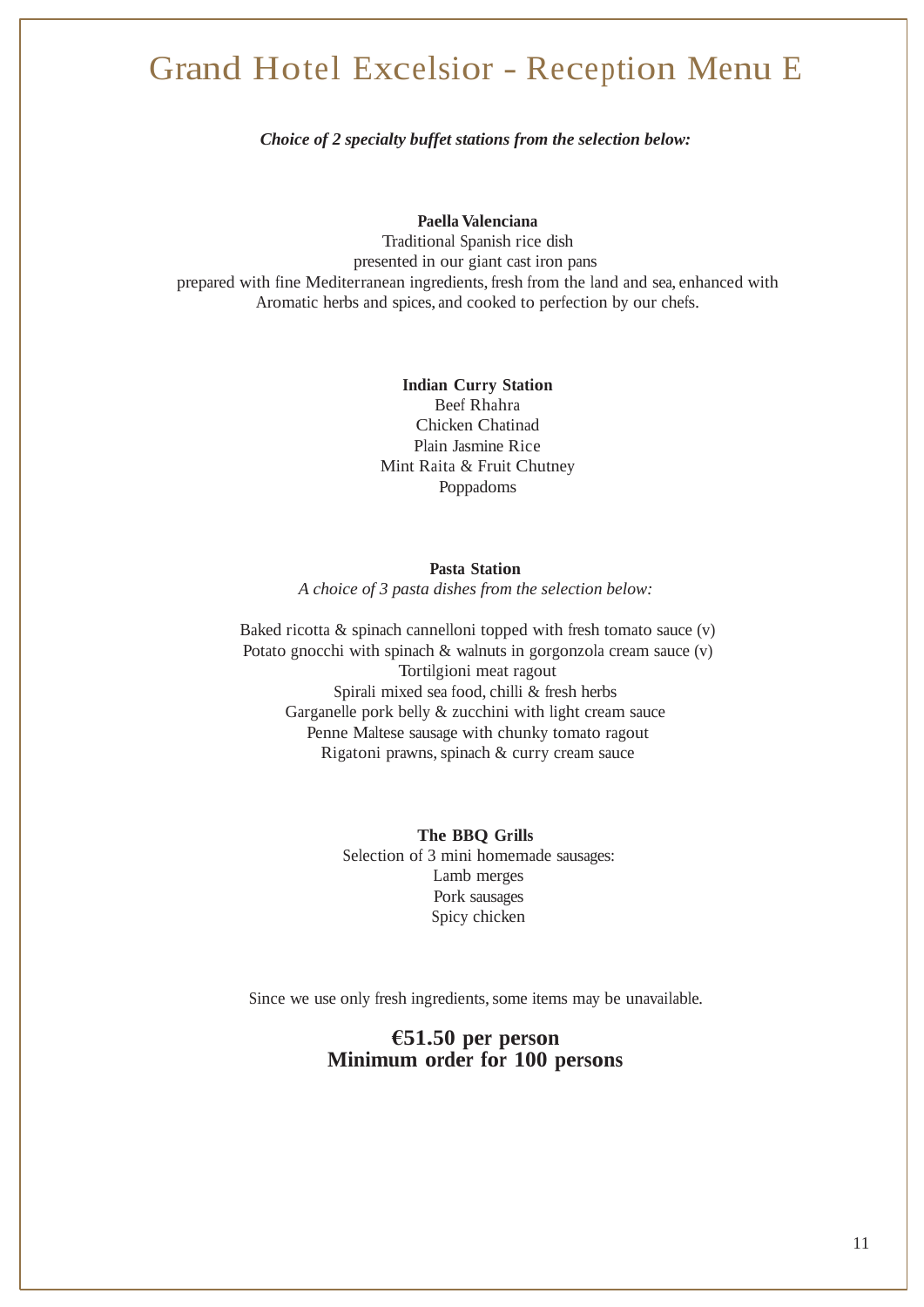*Available only as reception or buffet enhancers for groups of 100 persons or more.*



An array of five local and international cheeses, complemented by fresh grapes, crispy crackers and grissini, homemade onion chutney and toasted pita bread.

## **€8.50 per person**

Superior Cheese Display

An array of seven local and international cheeses, including our famous baked Brie cheese with stewed apples enchased in puff pastry. Complemented by fresh grapes, crispy crackers and grissini, homemade onion chutney and toasted pita bread, blue cheese mufins, four types of dips, stuffed olives and sundried tomatoes.

## **€11.25 per person**

Antipasti Display

A fine selection of Italian hors d'oeuvres including:

Prosciutto ham finely sliced à la minute Salami Napoli & Milano International cheese platter (Three types of cheese) Marinated Olives,Artichoke Hearts & Sundried Tomatoes Mozzarella Bocconcini & Marinated Peppers

Fine selection of dips including:

Traditional Bigilla & Hummus with toasted pita bread Selection of breads, grissini sticks & water biscuits Aioli, Pesto & flavoured olive oils

## **€14.00 per person**

Indian Tandoori and Curry Station

Traditional IndianTandoori Chicken & Lamb Indian Curries Beef Rhahra Chicken Chatinad Plain Jasmine Rice Mint Raita & Fruit Chutney Poppadoms

### **€14.85 per person**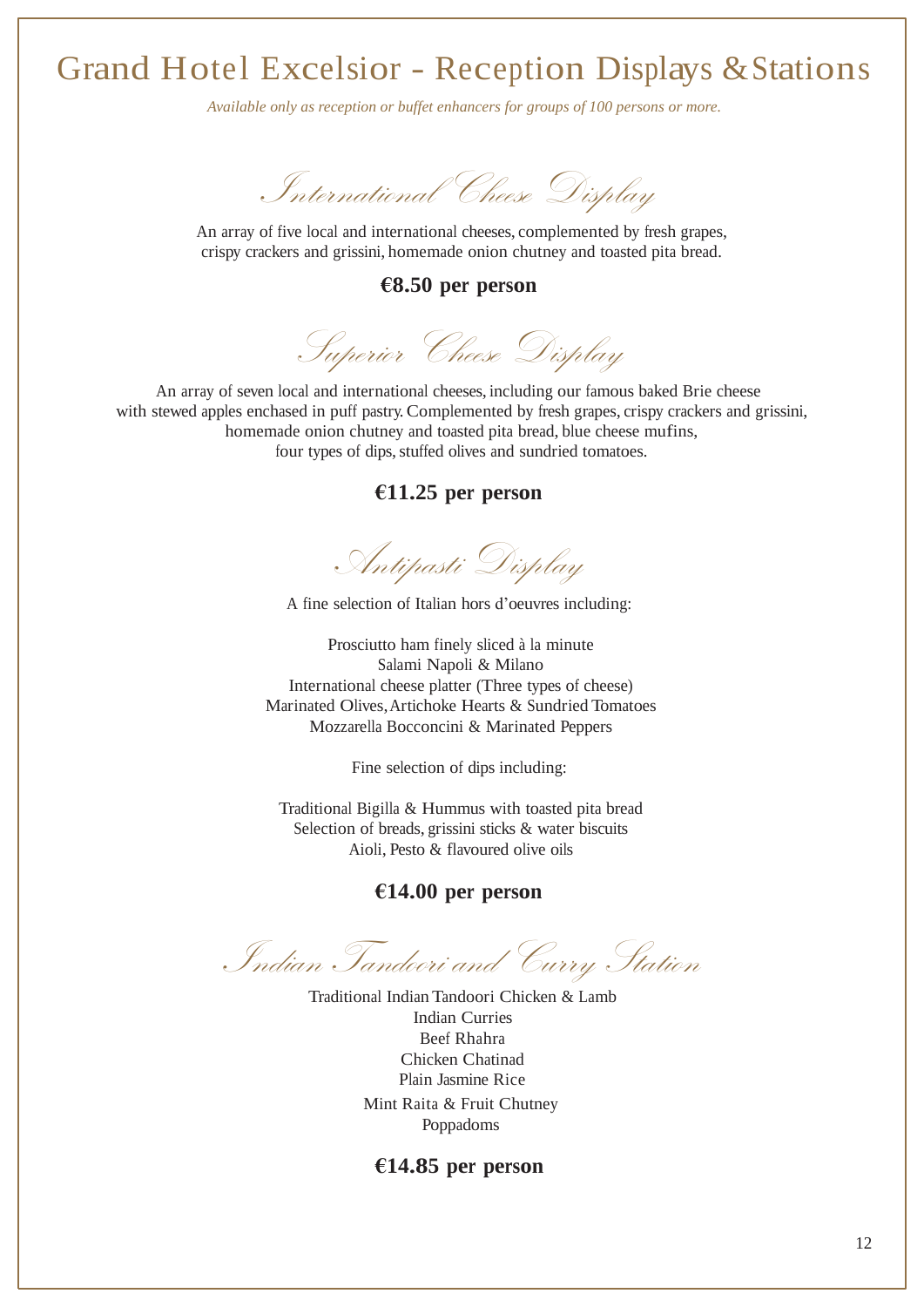*Available only as reception or buffet enhancers for groups of 100 persons or more.*

Pasta station

Baked ricotta  $\&$  spinach cannelloni topped with fresh tomato sauce  $(v)$ 

## **€2.00 per person**

Potato gnocchi with spinach & walnuts in gorgonzola cream sauce (v)

## **€2.20 per person**

Tortiglioni meat ragout

## **€2.00 per person**

Spirali mixed sea food, chilli & fresh herbs

**€2.50 per person**

Garganelle pork belly & zucchini with light cream sauce

**€2.20 per person**

Penne Maltese sausage with a chunky tomato ragout

## **€2.00 per person**

Rigatoni prawns, spinach & curry cream sauce

**€2.50 per person**

Turkish Shawarma Station

Deliciously spiced lamb and chicken shawarma cooked to perfection served in savoury wraps with a choice of condiments and dressings.

> **Couscous** Sweet tomato & chilli salsa

**€13.20 per person**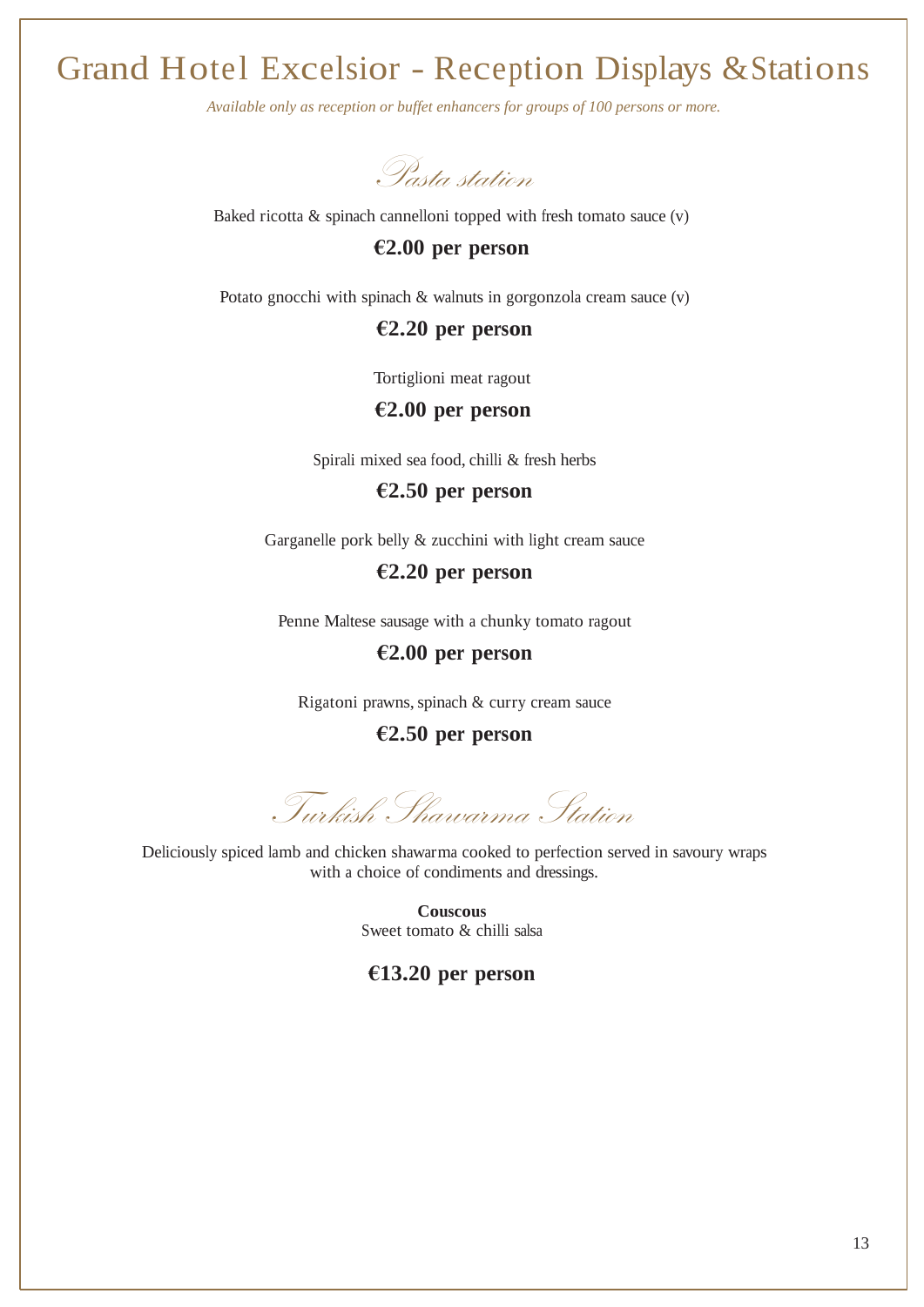*Available only as reception or buffet enhancers for groups of 100 persons or more.*

Seafood Station

Fine selection of seafood terrines & fish salads Smoked & cured fish platter Octopus marinated in garlic & herbs Gratinated Kiwi Mussels Marinated King Prawns Crispy calamari with chilli and fresh herbs

## **€16.80per person**

Asian Station

**Indonesian Satays** Grilled chicken, beef & pork satays, accompanied by spicy peanut sauce.

#### **Crispy Asian Treats**

A fine selection of fried and steamed Asian dumplings from our woks and bamboo steamers, served with chilli mayonnaise and plum sauce.

## **€10.50 per person**

BBQ Station

From our charcoal grills: Smoked ribs marinated in BBQ sauce Spicy chicken wings Maltese sausages Herb marinated Swordfish Prawn & chorizo mini kebabs

#### **From our Cast Iron Potato Oven:**

Jacket potatoes Spicy potato wedges

A selection of sauces including BBQ sauce, Sweet & Sour sauce, and Teriyaki sauce.

## **€13.20 per person**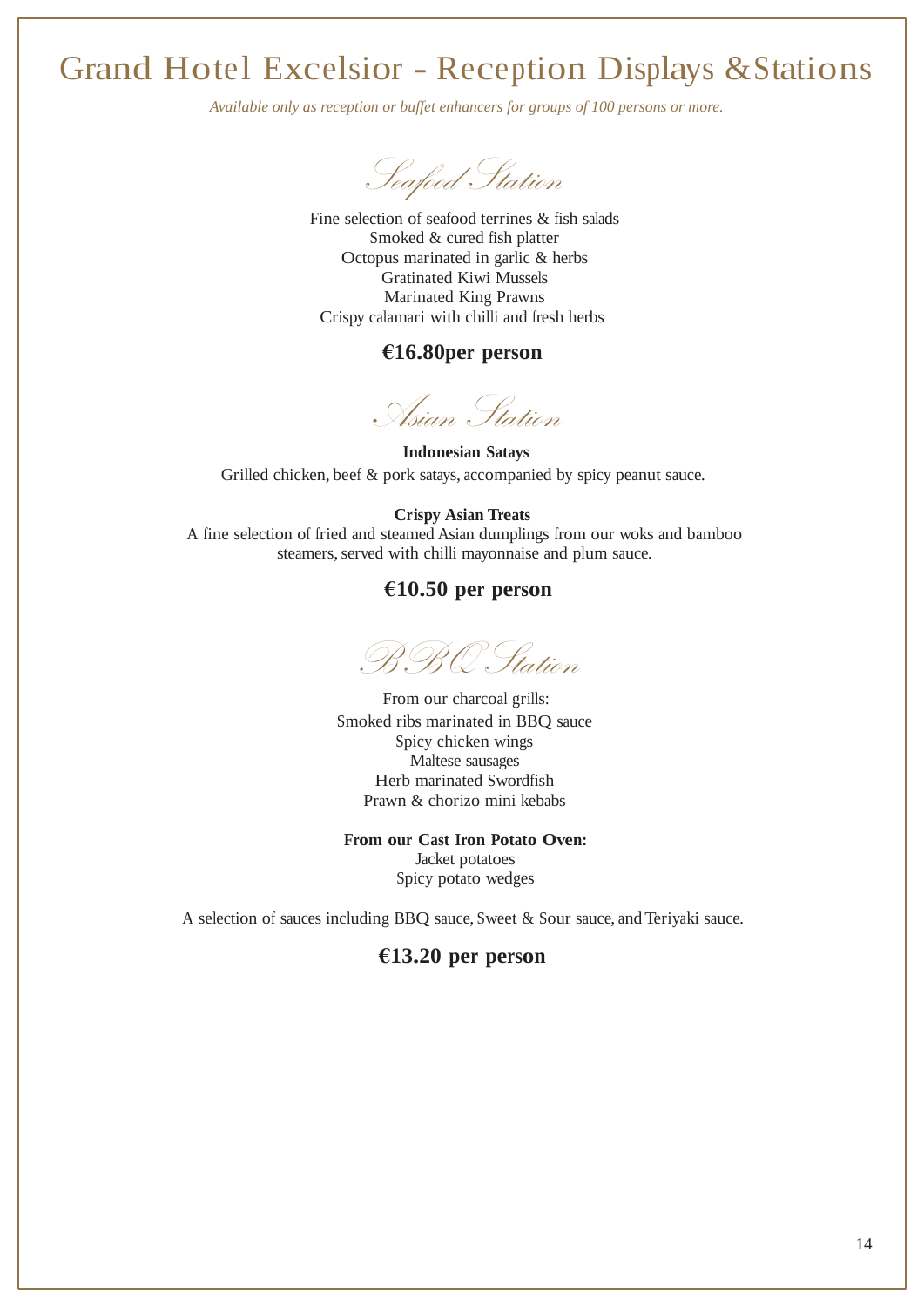*Available only as reception or buffet enhancers for groups of 100 persons or more.*

Chocoholic

The Ultimate Chocolate Fountain Selection of seasonal fresh fruit Marshmallows Mini Doughnuts Sumptuous liquid couverture chocolate

## **€9.00 per person Minimum for 100 persons**

Pastry chef's creations

**Display consisting of:** Chocolate indulgence Forest berries delice Exotic delight Passion fruit and orange meringue Pear and chocolate crumble Apricot and black berry frangipane Cassata Siciliana Fresh fruit salad

**€13.20 per person**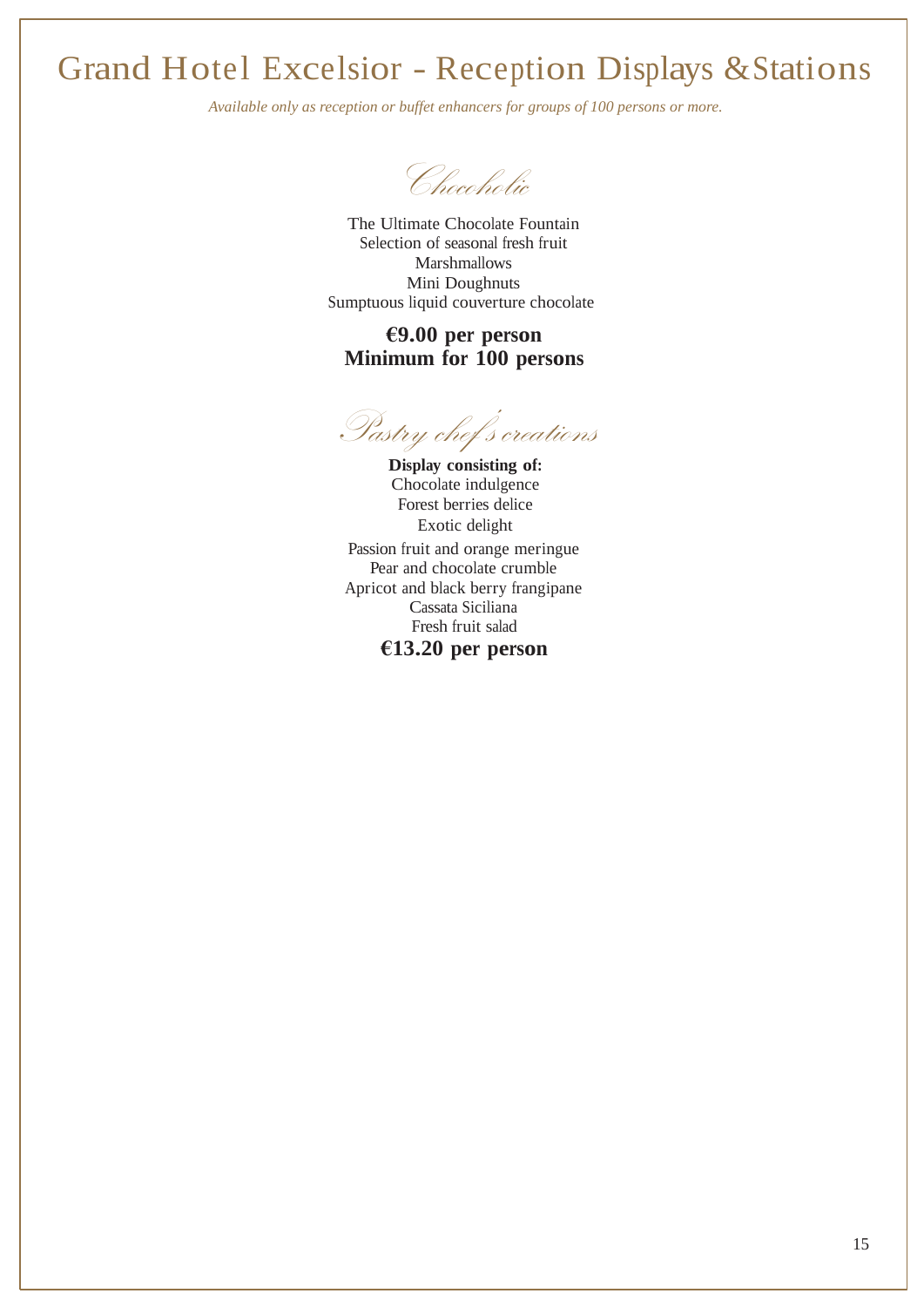## Grand Hotel Excelsior - Reception Menu Enhancers

Our Recommendation for Reception Weddings

Assortment of sushi served with wasabi, pickled ginger and soy sauce at €0.90 per pc

A choice 2 types Asian noodles chicken/beef/vegetable at €1.30 per pot

A choice of 2 types of Indian curries chicken/beef/ fish at €1.30 per pot

> 2 types of shish kebabs at € 1.65 per pc

Traditional Spanish paella choice of meat, seafood or Valenciana at €3.85 per pot

3 types of Italian delights consisting of Italian arancini, mini pizza Siciliana, mini vegetable Parmeggiana at €3.30 per person

> A selection of mini home-made sausages: pork, lamb & chicken at €1.65 per sausage

Mini seafood fritto misto served in "newspaper" cones at €1.30 per cone

Pastry reception menu enhancers

Assortment of mini curds Lemon posset at €0.55 each

> Berries indulgence at €0.55 each

Chocolate crème de pot at €0.55 each

Sorbet as Intermediate at €1.65 each

Mini fruit skewers with warm chocolate sauce at €1.10

Coffee table enhancers

Almond balls at  $\epsilon$ 7.45/250gr (not less than 2kgs)

3 types of homemade crostini at  $\epsilon$ 7.15/250gr (not less than 2kgs)

Traditional Maltese date fritters at €0.30c each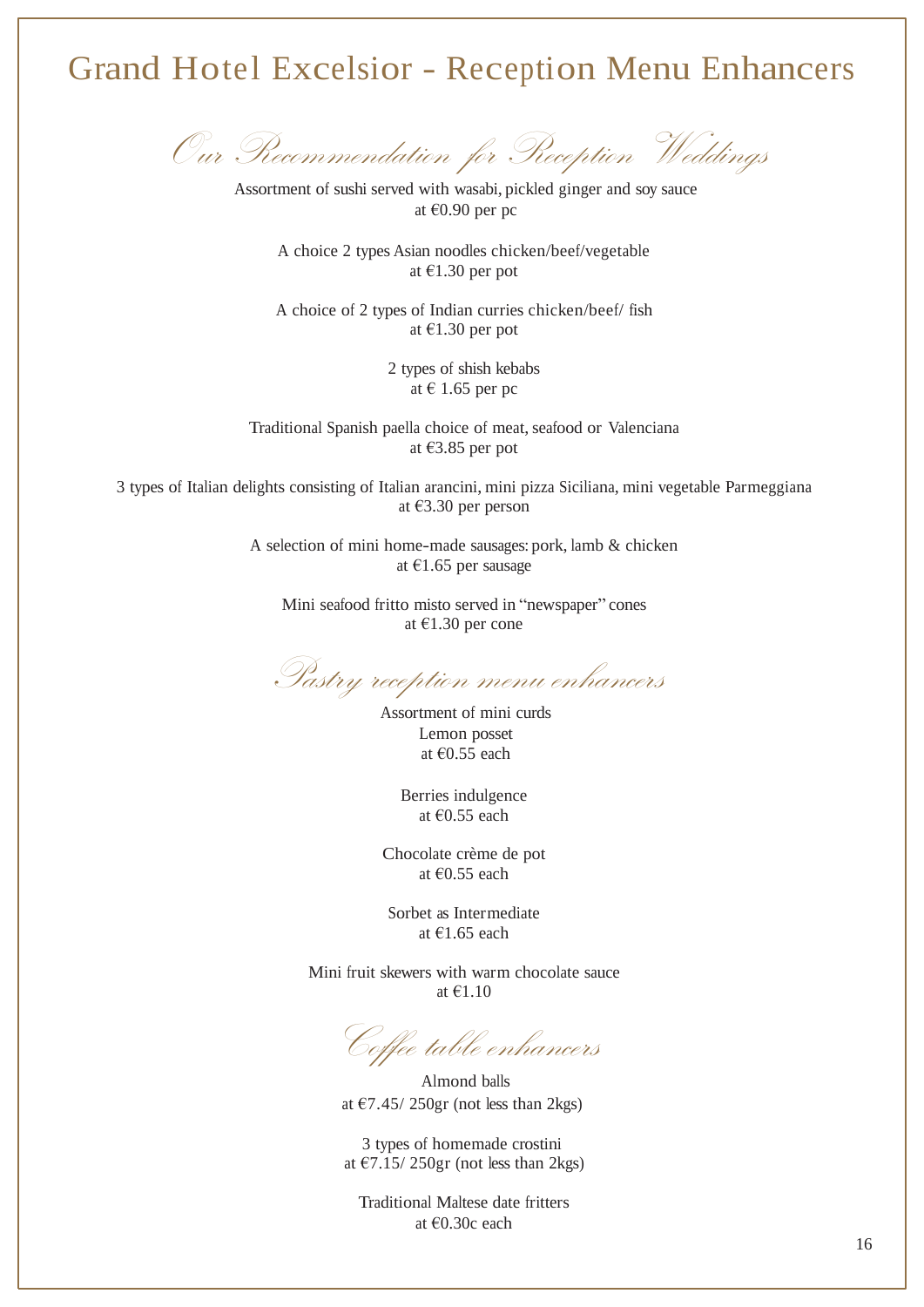## Grand Hotel Excelsior - Beverage List

Our Recommendation for Reception Weddings

Let us prepare all beverages (this includes non-alcoholic drinks excluding energy drinks) for as little as €10.50 per person. Should the client opt for a duration of 5 hrs no corkage fee will apply for alcoholic beverages brought in.

This applies with a minimum of 100 persons.

If reception exceeds the duration of 5 hours, a fee of  $\epsilon$ 2.20 per person will be charged for any additional hour.

One may also provide their own beverages at a corkage fee of €5.00 (including all alcoholic and non-alcoholic drinks).

Liqueur Trolley

Includes Bailey's,Averna,Tia Maria, Limoncello, Frangelico,Amaretto, Crème de Menthe,Cherry Brandy, Cointreau **€5.60/per person**

Cocktail Bar

Client shall supply all beverages for the Cocktail Bar at the charge of  $\epsilon$ 900. The Hotel provides the bartenders, glasses and garnishes for a duration of 5 hours.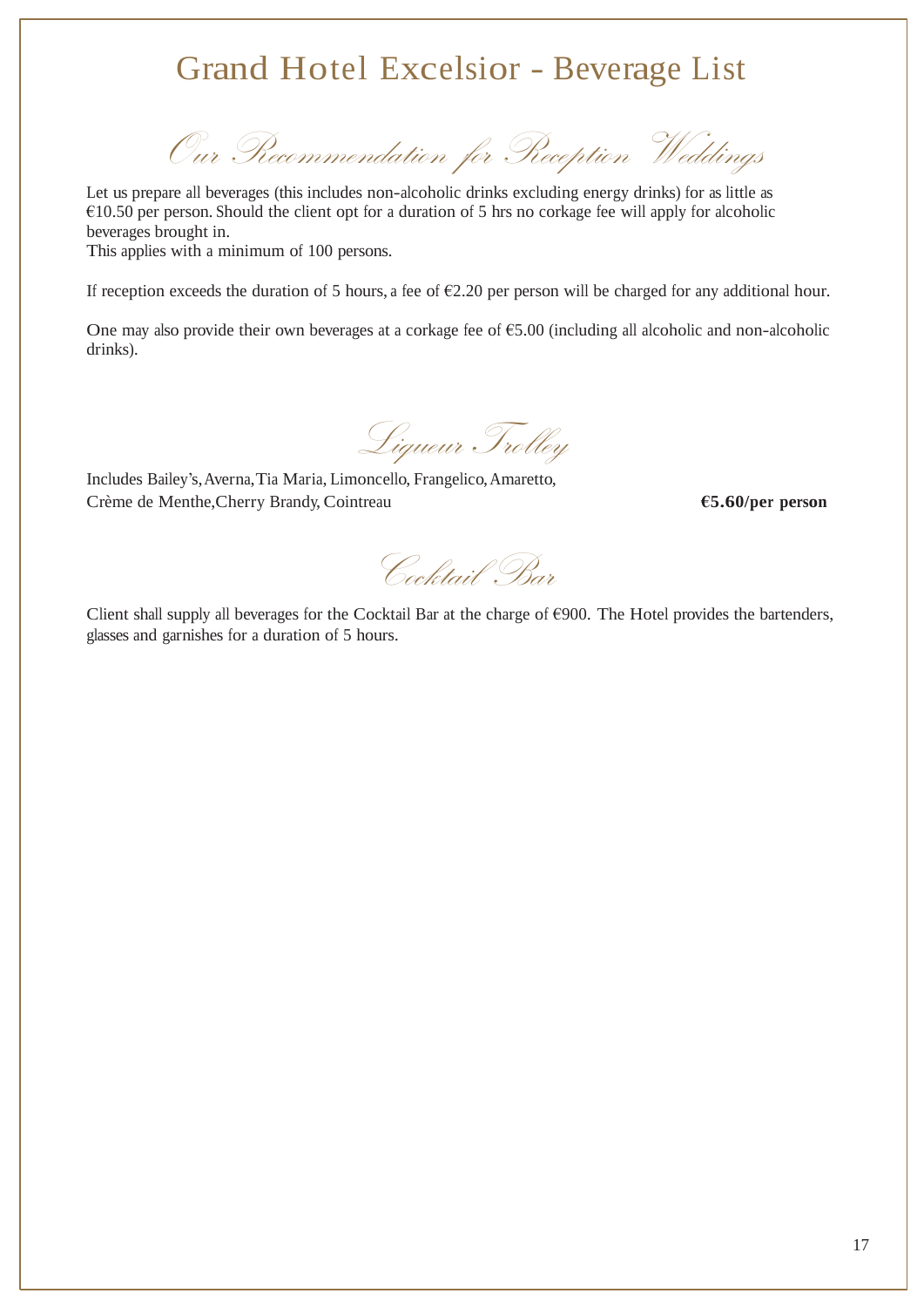## Venue Hire &Fees

| <b>Venue</b>           | Capacity based on<br>reception type wedding | Capacity based on a sit<br>down dinner wedding | <b>Price</b>   |
|------------------------|---------------------------------------------|------------------------------------------------|----------------|
| <b>Bastion Terrace</b> | $500$ pax                                   | 350 pax                                        | €1400          |
| The Grand Ballroom     | $500$ pax                                   | 350 pax                                        | €1700          |
| Rotunda and Gardens    | $100$ pax                                   | $40$ pax                                       | €350           |
| Chartroom              | $100$ pax                                   | $60$ pax                                       | $\epsilon$ 350 |
| Castile room           | $75$ pax                                    | N/A                                            | €100           |

## *The above venue hire fee includes:*

Red carpet reception Chair covers Table linen Bistro table linen Toilet attendants Security staff (1 per 250 guests) Bar set up Citronella candles for the outdoor venues Printed menu for sit down dinners

**The wedding venue will be offered with our compliments when exceeding an expenditure of €15,000.**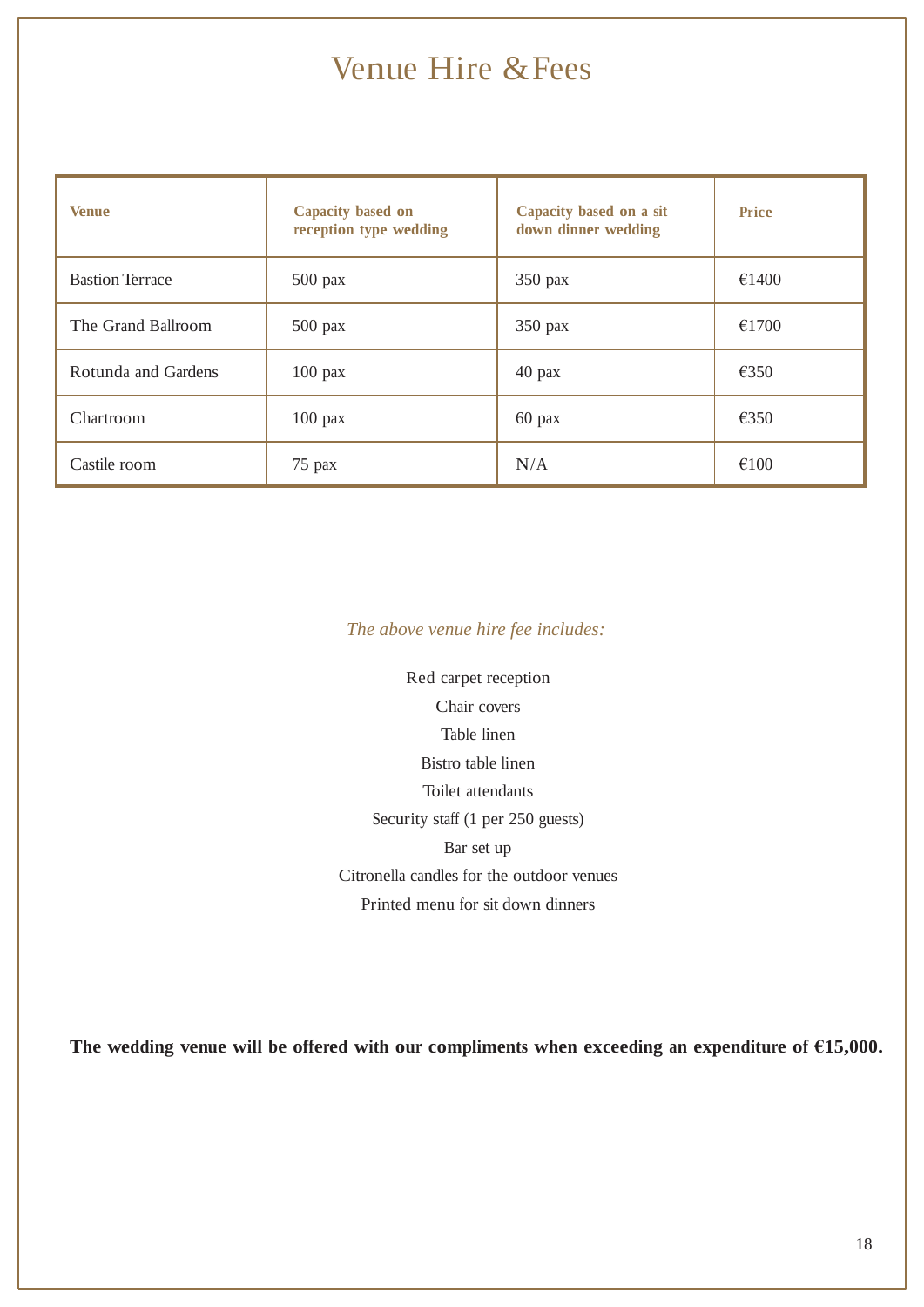## Grand Hotel Excelsior -Terms and Conditions I

### **Deposit and Payment Schedule:**

25% deposit on confirmation of the Wedding (not refundable)

65% deposit six weeks prior toWedding.

Remaining balance must be settled at least 48 hours prior to the wedding - cash or credit card.

## **Booking:**

During an initial enquiry stage no venue space is blocked and is subject to availability.

Wedding date and venue will only be guaranteed once the Wedding Contract is duly signed by both parties and the 25% deposit is paid.

The Hotel reserves the right to accept more than one wedding per day, provided that the weddings do not operationally interfere with each other.

## **The Grand Stay:**

The Grand Stay is offered for weddings with an expenditure of  $\epsilon$ 15,000 or more. The clients are eligible for a one night stay in a deluxe room inclusive of breakfast.

### **Beverages:**

Kindly refer to the beverage section of the Weddings Beverage List.

The Clients are responsible in clearing any surplus beverages provided by themselves, from the Excelsior Grand Hotel premises by not later than 48 hours after the wedding reception.

Should the client wish to have an extra bar setup, a charge of  $\epsilon$ 350 will apply. (The hotel will offer a bar for every 300 pax at no charge)

### **Time Limits:**

Daytime Weddings are not to exceed six (6) hours in duration. Evening Weddings are to finish by midnight.

### **Attractions / Licenses:**

All attractions intended to be put up at the Wedding by the Clients require the prior approval of the Hotel.The Hotel reserves the exclusive right to grant or withhold such approval at its sole discretion without the need to provide any reason in respect thereof.Any attraction as may have been approved by the Hotel requiring a Police or other license is to be cleared with the authorities concerned by the Clients, and a copy of the relevant license is to be produced to the Hotel in advance of theWedding.

## **Catering:**

For weddings of an expenditure of  $E15,000$  or more, the chosen menu will be inclusive of a three tier wedding cake and two witness cakes.

All food will be prepared by The Grand Hotel Excelsior Malta, without exceptions. In the event of any remaining food and beverage, the Hotel will dispose of accordingly under the Health & Safety regulations. No food will be allowed to be taken out of the premises with the exception of any left-over wedding cake and the witness cakes.The wedding and witness cakes are excluded from the 'remaining food clause'.

## **Stafing and overtime:**

Should a wedding reception last longer than the time planned with the Events Manager, additional hours worked will be charged at a rate of  $\epsilon$ 250 per 100 persons for every additional hour or part thereof on a pro-rata basis.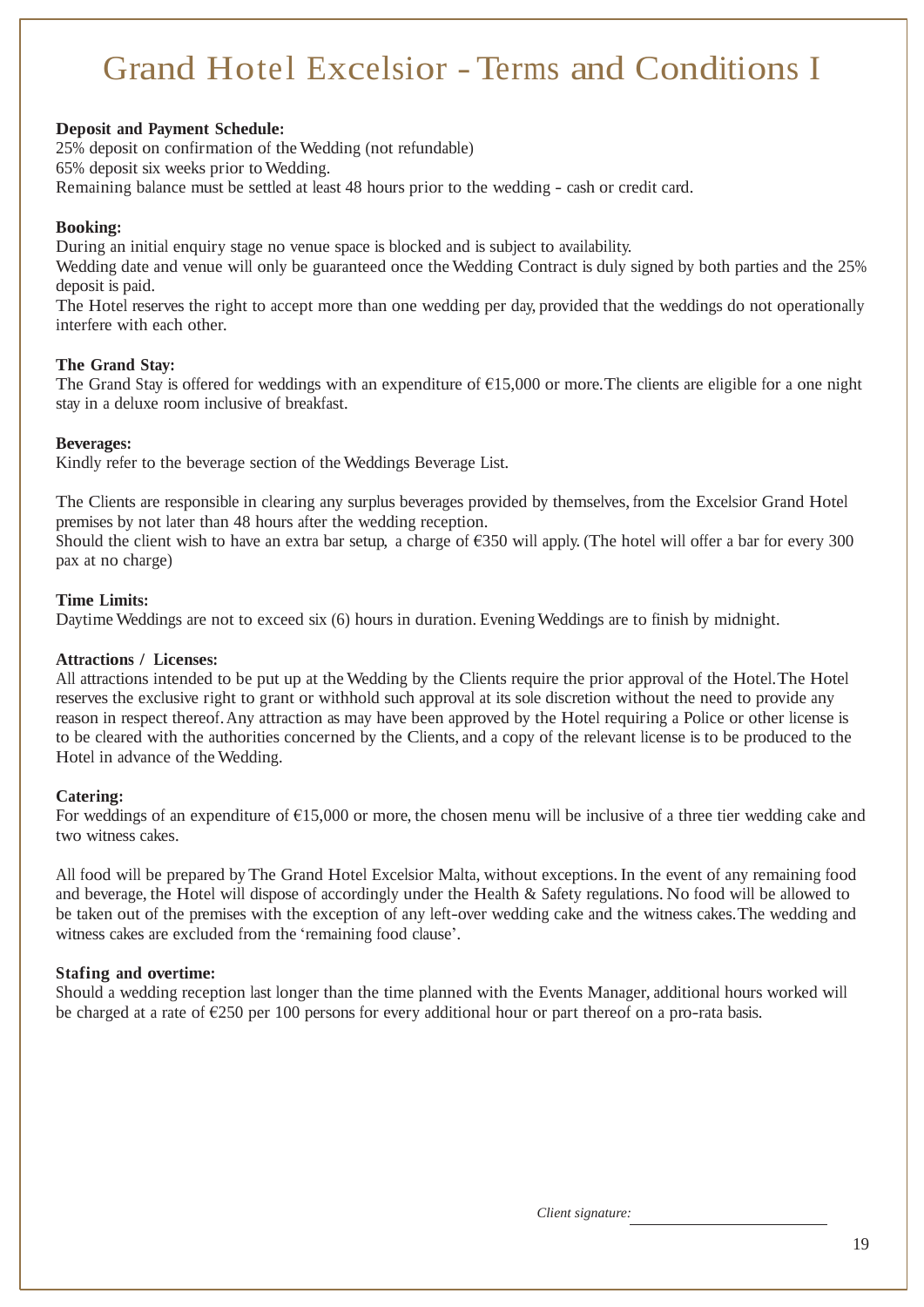## Grand Hotel Excelsior -Terms and Conditions II

### **Security:**

The Hotel will provide all necessary security services during and in connection with the wedding reception and any after hours party if additionally agreed to, in such number and at the cost of the clients.The Hotel reserves the right to order any misbehaving guest to leave the Excelsior Grand Hotel immediately. 1 security personnel with every 250 pax is required. Additional security personnel can be booked at a supplement of  $E100$  each.

### **Service:**

The charges for staff are inclusive of all setting-up, service and clearing, with a morning wedding not exceeding 18:00 hrs, and an evening wedding not exceeding midnight.

### **Prices:**

These wedding packages are quoted inclusive of VAT and are based on the current costs and rates of inflation. Should the present VAT change and should there be introduced any other alternative or additional tax, or there is an abnormal increase in the price of the items, the Hotel reserves the right to change the rates agreed accordingly.

### **Menus, set up and final numbers:**

All banqueting arrangements including menus, setting up plans and final numbers of guests to be served during the wedding, need to be confirmed in writing at least a week (7 days) before the function, in the absence of which, the final details communicated in writing between both parties would be taken as final.

Should numbers decrease by 50 people or more, the hotel reserves the right to charge the amount originally stipulated in the wedding contract and transfer the event to a room which size accommodates the revised number of guests.

### **Outside venues:**

In the case of an open air wedding, decisions to be taken with regards to setting up are to be taken by 10:00 am for an evening wedding and 07:00 am in case of a morning wedding. This is subject to the set-up arrangement.

In the event of changes after these mentioned timings, an additional  $\epsilon$ 930 is to be charged should the Hotel accept to amend the set-up.

An indoor venue of suitable capacity will be offered as back up in case of bad weather on the day as may be adjudged by the Hotel.

### **Smoking:**

Smoking indoors is strictly prohibited; however, a designated smoking area will be made available.

*Client signature:*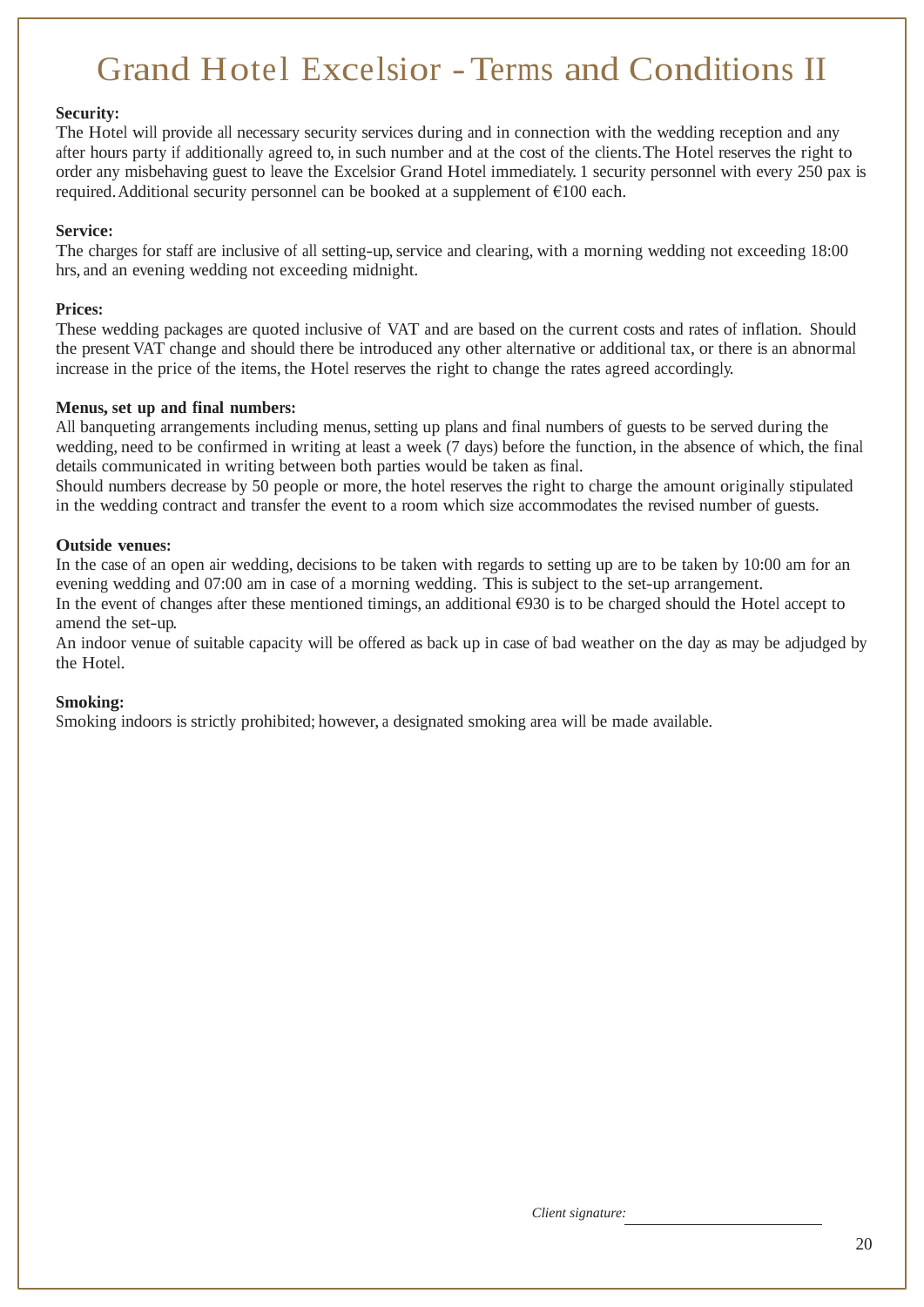## Grand Hotel Excelsior -Terms and Conditions III

### **Technical Equipment:**

Technical equipment can be arranged through the hotel's preferred supplier, which will enable the Hotel to provide the Clients with professional service at an additional cost as stipulated by the supplier.The Events Manager will assist the Clients in coordinating these requirements.The confirmation of this equipment will remain binding in the addendum to the Wedding Contract.

### **Decorations:**

Decoration supplied by the Hotel remains the exclusive property of the Hotel and must not be removed.The use of trademarks/logos is prohibited if authorisation for this has not been obtained from the Hotel Management. Any thirdparty suppliers are required to clear their belongings from the Hotel premises immediately after the event.

### **Car Park:**

The hotel will provide Car Park spaces on a first come first served basis.

### **Music:**

The Clients are responsible to organise their entertainment. Entertainment and music is allowed until Midnight, however after 23.00hrs the Hotel Management reserves the right to lower the volume to a level adequate enough so as not to disturb our in-house guests and local residents. (35 dBA)

Any remaining low background music will be stopped completely at midnight.

### **Damages:**

In the event of any breakages and/or damages caused by the Clients and/or their guests and/or their contractors during or in connection with the Wedding the Excelsior Grand Hotel, its amenities, equipment and/or ancillaries, the Clients will be held responsible for the expenses incurred. Should any third-party belongings suffer any damage the Hotel is not to be held responsible.

### **Cancellation:**

In the event of cancellation by the Clients, for whatever reason, cancellation fees apply in addition to any costs incurred by the Hotel for any equipment hired on behalf of the Clients.The fees charged would be in accordance with the below cancellation policy, which is based on the period of time prior to the date of the event by which the Hotel receives notification in writing.

First deposit is non-refundable.

If the wedding is cancelled less than six weeks prior to the wedding, 90% cancellation fee applies.

### **Force Majeure:**

If for any reason beyond the Hotel's reasonable control (including but not limited to: strikes; acts of regulations or orders of governmental authorities; civil disorder; natural disasters; acts of terrorism; acts of war; acts of God) it is impossible to run an event, the Hotel reserves the right to retain the initial deposit to cover any costs already incurred.

*Client signature:*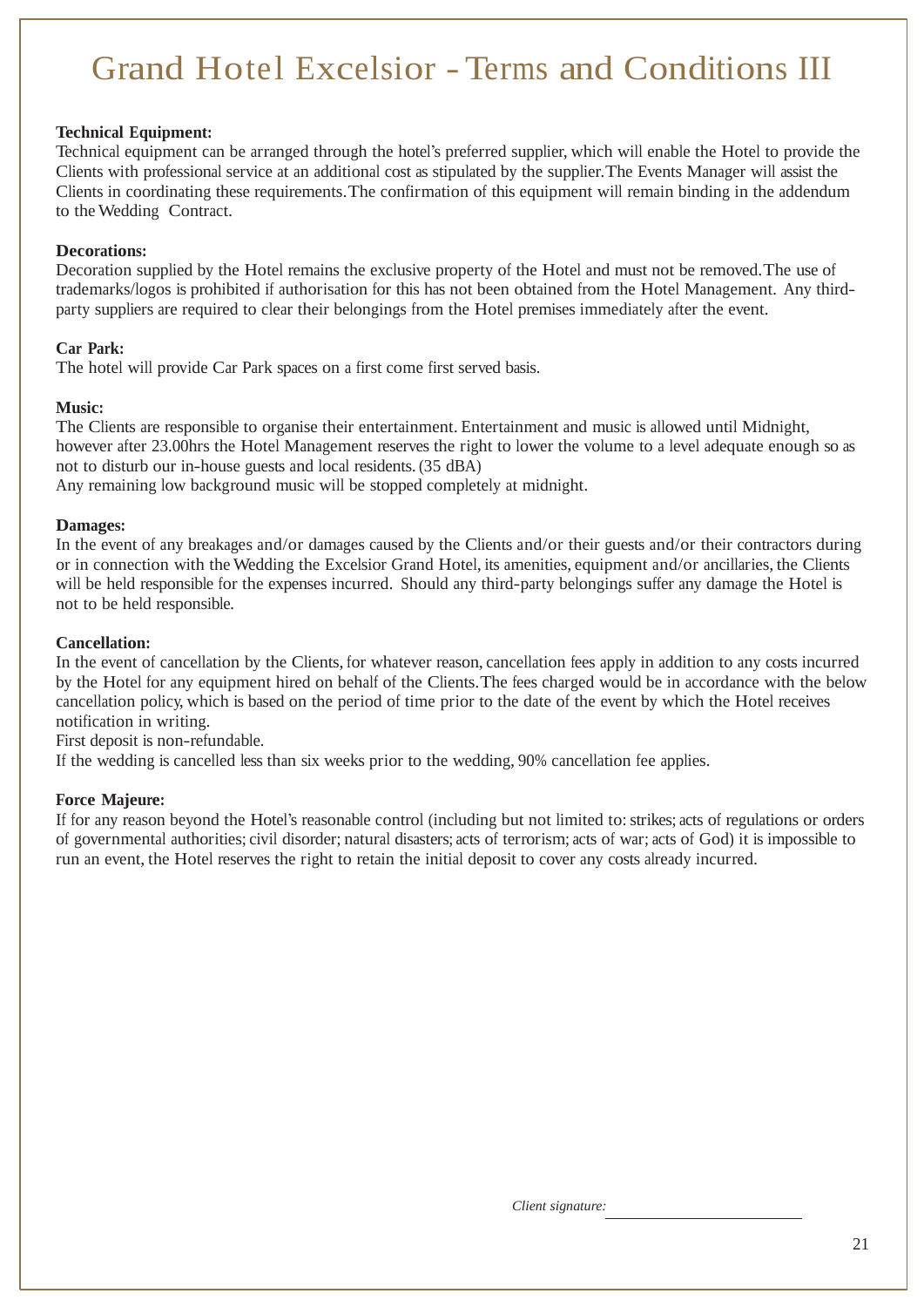

LIVE THE GRAND LIFE

# Wedding Reception Contract

| Please fill in where applicable in block letters                                |                                                                                                                                                                                                                                                                                                                                                                                                                            |
|---------------------------------------------------------------------------------|----------------------------------------------------------------------------------------------------------------------------------------------------------------------------------------------------------------------------------------------------------------------------------------------------------------------------------------------------------------------------------------------------------------------------|
|                                                                                 |                                                                                                                                                                                                                                                                                                                                                                                                                            |
|                                                                                 |                                                                                                                                                                                                                                                                                                                                                                                                                            |
|                                                                                 | Final number of guests:                                                                                                                                                                                                                                                                                                                                                                                                    |
| [Exact numbers to be confirmed 7 days prior to your wedding date]               |                                                                                                                                                                                                                                                                                                                                                                                                                            |
| Special offers will apply in line with guaranteed and contracted number of pax. |                                                                                                                                                                                                                                                                                                                                                                                                                            |
|                                                                                 |                                                                                                                                                                                                                                                                                                                                                                                                                            |
|                                                                                 |                                                                                                                                                                                                                                                                                                                                                                                                                            |
|                                                                                 |                                                                                                                                                                                                                                                                                                                                                                                                                            |
|                                                                                 |                                                                                                                                                                                                                                                                                                                                                                                                                            |
| <b>Type of function:</b> Reception (                                            | Dinner (<br><b>Buffet</b>                                                                                                                                                                                                                                                                                                                                                                                                  |
|                                                                                 |                                                                                                                                                                                                                                                                                                                                                                                                                            |
|                                                                                 | Price:                                                                                                                                                                                                                                                                                                                                                                                                                     |
|                                                                                 |                                                                                                                                                                                                                                                                                                                                                                                                                            |
|                                                                                 | Price: $\frac{1}{\sqrt{1-\frac{1}{2}}\cdot\frac{1}{2}}$                                                                                                                                                                                                                                                                                                                                                                    |
|                                                                                 | Price: $\frac{1}{\sqrt{1-\frac{1}{2}}\cdot\frac{1}{\sqrt{1-\frac{1}{2}}\cdot\frac{1}{\sqrt{1-\frac{1}{2}}\cdot\frac{1}{\sqrt{1-\frac{1}{2}}\cdot\frac{1}{\sqrt{1-\frac{1}{2}}\cdot\frac{1}{\sqrt{1-\frac{1}{2}}\cdot\frac{1}{\sqrt{1-\frac{1}{2}}\cdot\frac{1}{\sqrt{1-\frac{1}{2}}\cdot\frac{1}{\sqrt{1-\frac{1}{2}}\cdot\frac{1}{\sqrt{1-\frac{1}{2}}\cdot\frac{1}{\sqrt{1-\frac{1}{2}}\cdot\frac{1}{\sqrt{1-\frac{1}{2$ |